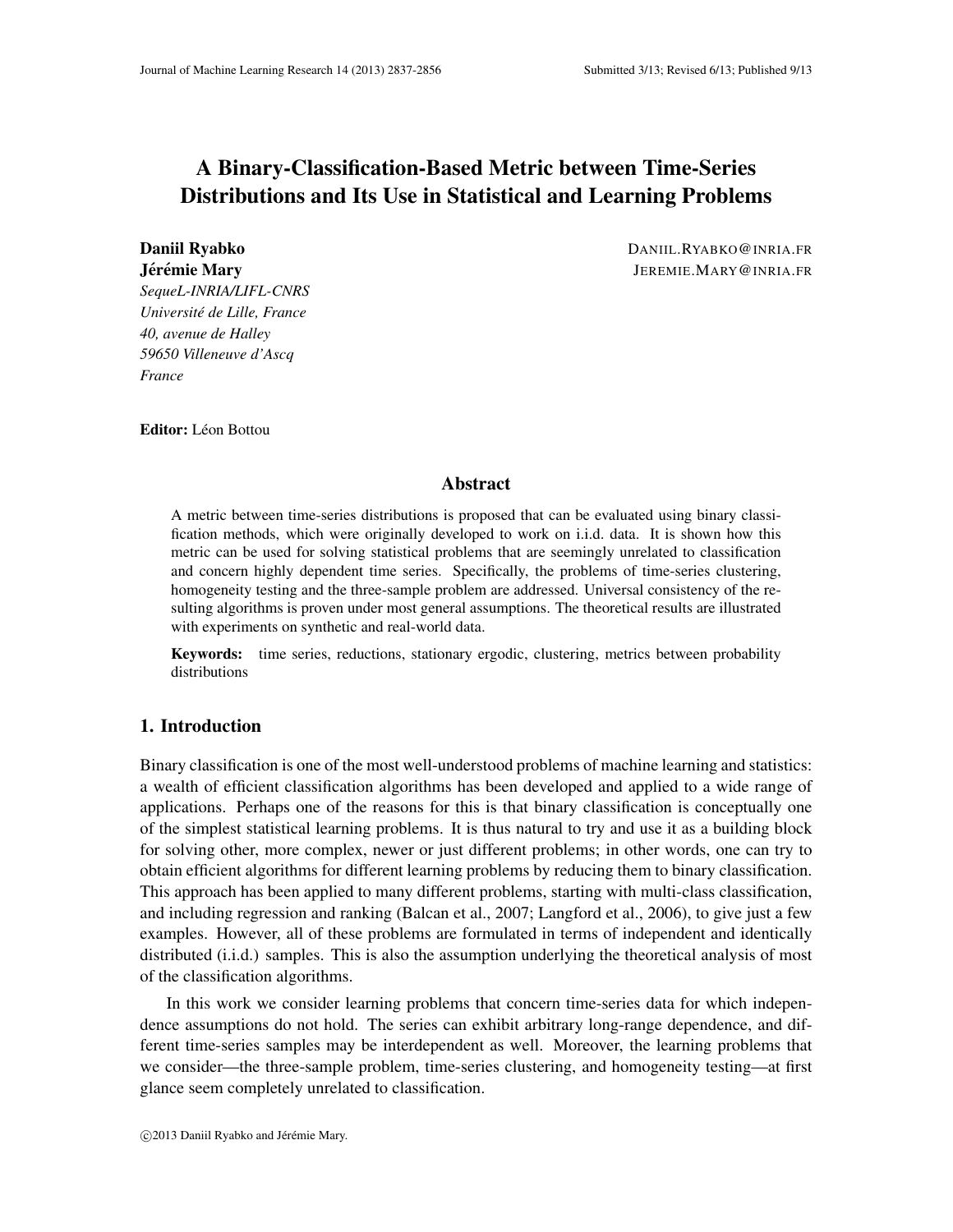#### RYABKO AND MARY

We show how the considered problems can be reduced to binary classification methods, via a new metric between time-series distributions. The results include asymptotically consistent algorithms, as well as finite-sample analysis. To establish the consistency of the suggested methods, for clustering and the three-sample problem the only assumption that we make on the data is that the distributions generating the samples are stationary ergodic; this is one of the weakest assumptions used in statistics. For homogeneity testing we have to make some mixing assumptions in order to obtain consistency results (this is indeed unavoidable, as shown by Ryabko, 2010b). Mixing conditions are also used to obtain finite-sample performance guarantees for the first two problems.

The proposed approach is based on a new distance between time-series distributions (that is, between probability distributions on the space of infinite sequences), which we call *telescope distance*. This distance can be evaluated using binary classification methods, and its finite-sample estimates are shown to be asymptotically consistent. Three main building blocks are used to construct the telescope distance. The first one is a distance on finite-dimensional marginal distributions. The distance we use for this is the following well-known metric:  $d_{\mathcal{H}}(P,Q) := \sup_{h \in \mathcal{H}} |E_P h - E_Q h|$ where *P*, Q are distributions and  $H$  is a set of functions. This distance can be estimated using binary classification methods, and thus can be used to reduce various statistical problems to the classification problem. This distance was previously applied to such statistical problems as homogeneity testing and change-point estimation (Kifer et al., 2004). However, these applications so far have only concerned i.i.d. data, whereas we want to work with highly-dependent time series. Thus, the second building block are the recent results of Adams and Nobel (2012), that show that empirical estimates of  $d_H$  are consistent (under certain conditions on  $H$ ) for arbitrary stationary ergodic distributions. This, however, is not enough: evaluating  $d_{\mathcal{H}}$  for (stationary ergodic) time-series distributions means measuring the distance between their finite-dimensional marginals, and not the distributions themselves. Finally, the third step to construct the distance is what we call *telescoping*. It consists in summing the distances for all the (infinitely many) finite-dimensional marginals with decreasing weights. The resulting distance can "automatically" select the marginal distribution of the right order: marginals which cannot distinguish between the distributions give distance estimates that converge to zero, while marginals whose orders are too high to have converged have very small weights. Thus, the estimate is dominated by the marginals which can distinguish between the time-series distributions, or converges to zero if the distributions are the same. It is worth noting that a similar telescoping trick is used in different problems, most notably, in sequence prediction (Solomonoff, 1978; B. Ryabko, 1988; Ryabko, 2011); it is also used in the distributional distance (Gray, 1988), see Section 8 below.

We show that the resulting distance (telescope distance) indeed can be consistently estimated based on sampling, for arbitrary stationary ergodic distributions. Further, we show how this fact can be used to construct consistent algorithms for the considered problems on time series. Thus we can harness binary classification methods to solve statistical learning problems concerning time series. A remarkable feature of the resulting methods is that the performance guarantees obtained do not depend on the approximation error of the binary classification methods used, they only depend on their estimation error.

Moreover, we analyse some other distances between time-series distributions, the possibility of their use for solving the statistical problems considered, and the relation of these distances to the telescope distance introduced in this work.

To illustrate the theoretical results in an experimental setting, we chose the problem of timeseries clustering, since it is a difficult unsupervised problem which seems most different from the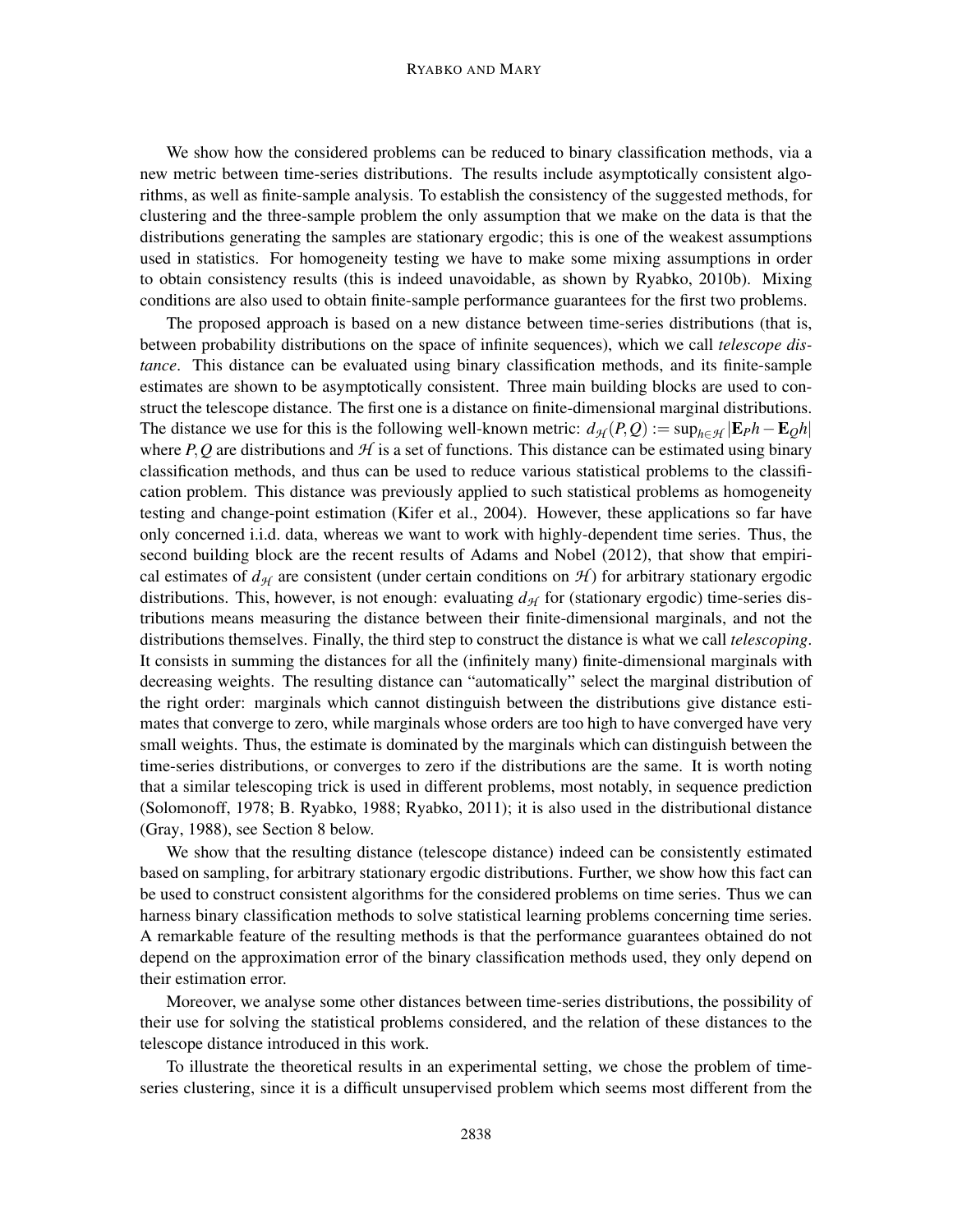problem of binary classification. Experiments on both synthetic and real-world data are provided. The real-world setting concerns brain-computer interface (BCI) data, which is a notoriously challenging application, and on which the presented algorithm demonstrates competitive performance.

A related approach to address the problems considered here, as well as some related problems about stationary ergodic time series, is based on (consistent) empirical estimates of the distributional distance, see Ryabko and Ryabko (2010), Ryabko (2010a), Khaleghi et al. (2012), as well as Gray (1988) about the distributional distance. The empirical distance is based on counting frequencies of bins of decreasing sizes and "telescoping." This distance is described in some detail in Section 8 below, where we compare it to the telescope distance. Another related approach to time-series analysis involves a different reduction, namely, that to data compression (B. Ryabko, 2009).

### 1.1 Organisation

Section 2 is preliminary. In Section 3 we introduce and discuss the telescope distance. Section 4 explains how this distance can be calculated using binary classification methods. Sections 5 and 6 are devoted to the three-sample problem and clustering, respectively. In Section 7, under some mixing conditions, we address the problems of homogeneity testing, clustering with unknown *k*, and finite-sample performance guarantees. In Section 8 we take a look at other distances between timeseries distributions and their relations to the telescope distance. Section 9 presents experimental evaluation.

#### 2. Notation and Definitions

Let  $(X, \mathcal{F}_1)$  be a measurable space (the domain), and denote  $(X^k, \mathcal{F}_k)$  and  $(X^{\mathbb{N}}, \mathcal{F})$  the product probability space over  $X^k$  and the induced probability space over the one-way infinite sequences taking values in *X*. Time-series (or process) distributions are probability measures on the space  $(X^{\mathbb{N}}, \mathcal{F})$ . We use the abbreviation  $X_{1,k}$  for  $X_1, \ldots, X_k$ . A set  $\mathcal{H}$  of functions is called *separable* if there is a countable set  $\mathcal{H}'$  of functions such that any function in  $\mathcal{H}$  is a pointwise limit of a sequence of elements of  $H'$ .

A distribution  $\rho$  is called stationary if  $\rho(X_{1..k} \in A) = \rho(X_{n+1..n+k} \in A)$  for all  $A \in \mathcal{F}_k$ ,  $k, n \in \mathbb{N}$ . A stationary distribution is called (stationary) ergodic if

$$
\lim_{n\to\infty}\frac{1}{n}\sum_{i=1..n-k+1}\mathbb{I}_{X_{i..i+k}\in A}=\rho(A)\ \ \rho-\text{a.s.}
$$

for every  $A \in \mathcal{F}_k$ ,  $k \in \mathbb{N}$ . (This definition, which is more suited for the purposes of this work, is equivalent to the usual one expressed in terms of invariant sets, see, e.g., Gray, 1988.)

#### 3. A Distance between Time-Series Distributions

We start with a distance between distributions on  $X$ , and then we extend it to distributions on  $X^{\mathbb{N}}$ . For two probability distributions *P* and *Q* on  $(X, \mathcal{F}_1)$  and a set *H* of measurable functions on *X*, one can define the distance

$$
d_{\mathcal{H}}(P,Q) := \sup_{h \in \mathcal{H}} |\mathbf{E}_P h - \mathbf{E}_Q h|.
$$
 (1)

This metric in its general form has been studied at least since the 80's (Zolotarev, 1983); its special cases include Kolmogorov-Smirnov (Kolmogorov, 1933), Kantorovich-Rubinstein (Kantorovich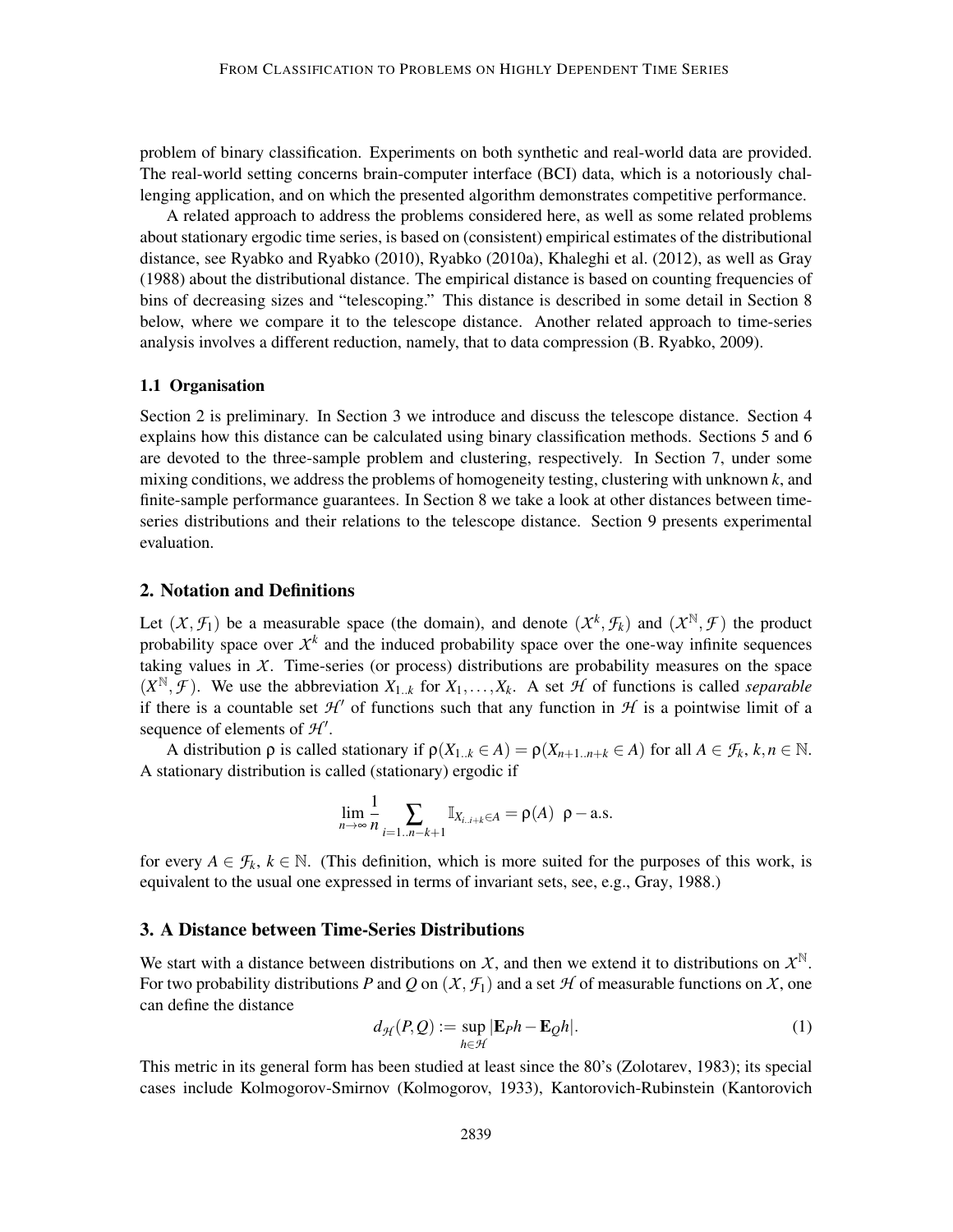and Rubinstein, 1957) and Fortet-Mourier (Fortet and Mourier, 1953) metrics. Note that the distance function so defined may not be measurable; however, it is measurable under mild conditions which we assume whenever necessary. In particular, separability of  $H$  is a sufficient condition (separability is required in most of the results below).

We are interested in the cases where  $d_{\mathcal{H}}(P,Q) = 0$  implies  $P = Q$ . Note that in this case  $d_{\mathcal{H}}$  is a metric (the rest of the properties are easy to see). For reasons that will become apparent shortly (see Remark below), we are mainly interested in the sets  $H$  that consist of indicator functions. In this case we can identify each  $f \in \mathcal{H}$  with the indicator set  $\{x : f(x) = 1\} \subset \mathcal{X}$  and (by a slight abuse of notation) write  $d_{\mathcal{H}}(P,Q) := \sup_{h \in \mathcal{H}} |P(h) - Q(h)|$ . In this case it is easy to check that the following statement holds true.

**Lemma 1**  $d_{\mathcal{H}}$  *is a metric on the space of probability distributions over X if and only if*  $\mathcal{H}$  *generates*  $\mathcal{F}_1$ *.* 

The property that  $H$  generates  $\mathcal{F}_1$  is often easy to verify directly. First of all, it trivially holds for the case where  $H$  is the set of halfspaces in a Euclidean X. It is also easy to check that it holds if  $H$  is the set of halfspaces in the feature space of most commonly used kernels (provided the feature space is of the same or higher dimension than the input space), such as polynomial and Gaussian kernels.

Based on  $d_{\mathcal{H}}$  we can construct a distance between time-series probability distributions. For two time-series distributions  $ρ_1, ρ_2$  we take the  $d_{\mathcal{H}}$  between *k*-dimensional marginal distributions of  $ρ_1$ and  $\rho_2$  for each  $k \in \mathbb{N}$ , and sum them all up with decreasing weights.

**Definition 2 (telescope distance**  $D_H$ ) *For two time series distributions*  $\rho_1$  *and*  $\rho_2$  *on the space*  $(X^{\mathbb{N}}, \mathcal{F})$  *and a sequence of sets of functions*  $\mathbf{H} = (\mathcal{H}_1, \mathcal{H}_2, ...)$  *define the* telescope distance

$$
D_{\mathbf{H}}(\rho_1, \rho_2) := \sum_{k=1}^{\infty} w_k \sup_{h \in \mathcal{H}_k} |\mathbf{E}_{\rho_1} h(X_1, \dots, X_k) - \mathbf{E}_{\rho_2} h(Y_1, \dots, Y_k)|,
$$
 (2)

*where*  $w_k$ ,  $k \in \mathbb{N}$  *is a sequence of positive summable real weights (e.g.,*  $w_k = 1/k^2$  *or*  $w_k = 2^{-k}$ ).

**Lemma 3**  $D_H$  *is a metric if and only if*  $d_{\mathcal{H}_k}$  *is a metric for every*  $k \in \mathbb{N}$ *.* 

**Proof** The statement follows from the fact that two process distributions are the same if and only if all their finite-dimensional marginals coincide.

**Definition 4 (empirical telescope distance**  $\hat{D}$ ) *For a pair of samples*  $X_{1..n}$  *and*  $Y_{1..m}$  *define the* empirical telescope distance *as*

$$
\hat{D}_{\mathbf{H}}(X_{1..n}, Y_{1..m}) := \sum_{\substack{\min\{m,n\} \\ k=1}}^{\min\{m,n\}} w_k \sup_{h \in \mathcal{H}_k} \left| \frac{1}{n-k+1} \sum_{i=1}^{n-k+1} h(X_{i..i+k-1}) - \frac{1}{m-k+1} \sum_{i=1}^{m-k+1} h(Y_{i..i+k-1}) \right|.
$$
 (3)

All the methods presented in this work are based on the empirical telescope distance. The key fact is that it is an asymptotically consistent estimate of the telescope distance, that is, the latter can be consistently estimated based on sampling.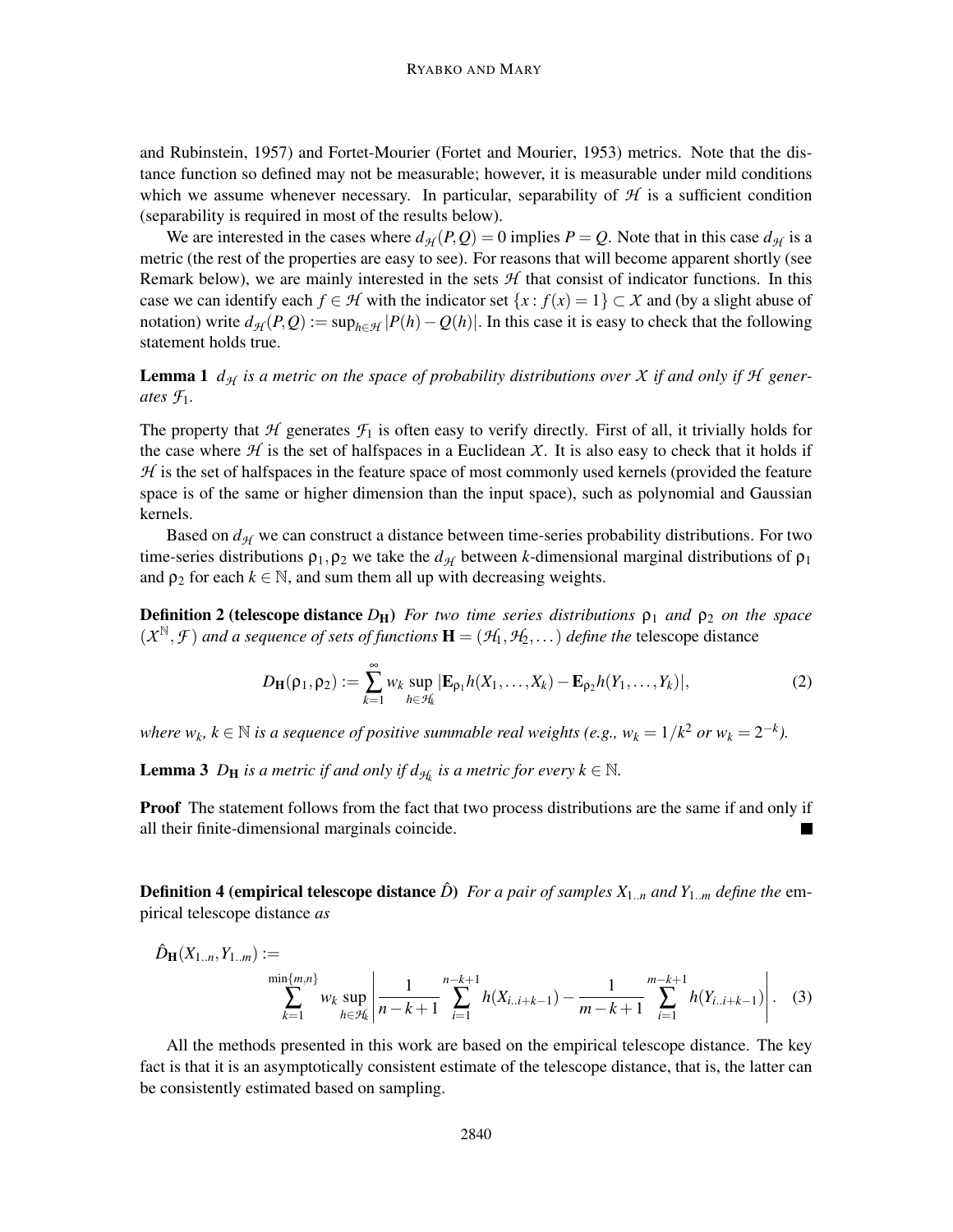**Theorem 5** Let  $\mathbf{H} = (\mathcal{H}_k)_{k \in \mathbb{N}}$  be a sequence of separable sets  $\mathcal{H}_k$  of indicator functions (over  $\mathcal{X}^k$ ) *of finite VC dimension such that H<sup>k</sup> generates Fk. Then for every stationary ergodic time series distributions* ρ*<sup>X</sup> and* ρ*<sup>Y</sup> generating samples X*1..*<sup>n</sup> and Y*1..*<sup>m</sup> we have*

$$
\lim_{n,m\to\infty}\hat{D}_{\mathbf{H}}(X_{1..n},Y_{1..m})=D_{\mathbf{H}}(\rho_X,\rho_Y)a.s.
$$

Note that  $\hat{D}_{\mathbf{H}}$  is a biased estimate of  $D_{\mathbf{H}}$ , and, unlike in the i.i.d. case, the bias may depend on the distributions; however, the bias is  $o(n)$ .

**Remark.** The condition that the sets  $H_k$  are sets of indicator function of finite VC dimension comes from the results of Adams and Nobel (2012), who show that for any stationary ergodic distribution  $\rho$ , under these conditions,  $\sup_{h \in \mathcal{H}_k} \frac{1}{n-k+1} \sum_{i=1}^{n-k+1} h(X_{i..i+k-1})$  is an asymptotically consistent estimate of  $\sup_{h \in \mathcal{H}_k}$   $\mathbf{E}_p h(X_1, \ldots, X_k)$ . This fact implies that  $d_{\mathcal{H}_k}$  can be consistently estimated, from which the theorem is derived.

Proof [of Theorem 5] As established by Adams and Nobel (2012), under the conditions of the theorem we have

$$
\lim_{n \to \infty} \sup_{h \in \mathcal{H}_k} \frac{1}{n - k + 1} \sum_{i=1}^{n - k + 1} h(X_{i \dots i + k - 1}) = \sup_{h \in \mathcal{H}_k} \mathbf{E}_{\rho_X} h(X_1, \dots, X_k) \, \rho_X\text{-a.s.} \tag{4}
$$

for all  $k \in \mathbb{N}$ , and likewise for  $\rho_Y$ . Fix an  $\varepsilon > 0$ . We can find a  $T \in \mathbb{N}$  such that

$$
\sum_{k>T} w_k \le \varepsilon. \tag{5}
$$

Note that *T* depends only on  $\varepsilon$ . Moreover, as follows from (4), for each  $k = 1..T$  we can find an  $N_k$ such that

$$
\Big|\sup_{h \in \mathcal{H}_k} \frac{1}{n - k + 1} \sum_{i=1}^{n - k + 1} h(X_{i \ldots i + k - 1}) - \sup_{h \in \mathcal{H}_k} \mathbf{E}_{\rho_X} h(X_{1 \ldots k})\Big| \le \varepsilon / T. \tag{6}
$$

Let  $N_k := \max_{i=1..T} N_i$  and define analogously *M* for  $\rho_Y$ . Thus, for  $n \ge N$ ,  $m \ge M$  we have

$$
\hat{D}_{\mathbf{H}}(X_{1..n}, Y_{1..m})\n\leq \sum_{k=1}^{T} w_k \sup_{h \in \mathcal{H}_k} \left| \frac{1}{n-k+1} \sum_{i=1}^{n-k+1} h(X_{i..i+k-1}) - \frac{1}{m-k+1} \sum_{i=1}^{m-k+1} h(Y_{i..i+k-1}) \right| + \varepsilon
$$
\n
$$
\leq \sum_{k=1}^{T} w_k \sup_{h \in \mathcal{H}_k} \left\{ \left| \frac{1}{n-k+1} \sum_{i=1}^{n-k+1} h(X_{i..i+k-1}) - \mathbf{E}_{\rho_1} h(X_{1..k}) \right| + |\mathbf{E}_{\rho_1} h(X_{1..k}) - \mathbf{E}_{\rho_2} h(Y_{1..k})| + |\mathbf{E}_{\rho_2} h(Y_{1..k}) - \frac{1}{m-k+1} \sum_{i=1}^{m-k+1} h(Y_{i..i+k-1})| \right\} + \varepsilon
$$
\n
$$
\leq 3\varepsilon + D_{\mathbf{H}}(\rho_X, \rho_Y),
$$

where the first inequality follows from the definition (3) of  $\hat{D}_{\text{H}}$  and from (5), and the last inequality follows from  $(6)$ . Since  $\varepsilon$  was chosen arbitrary the statement follows.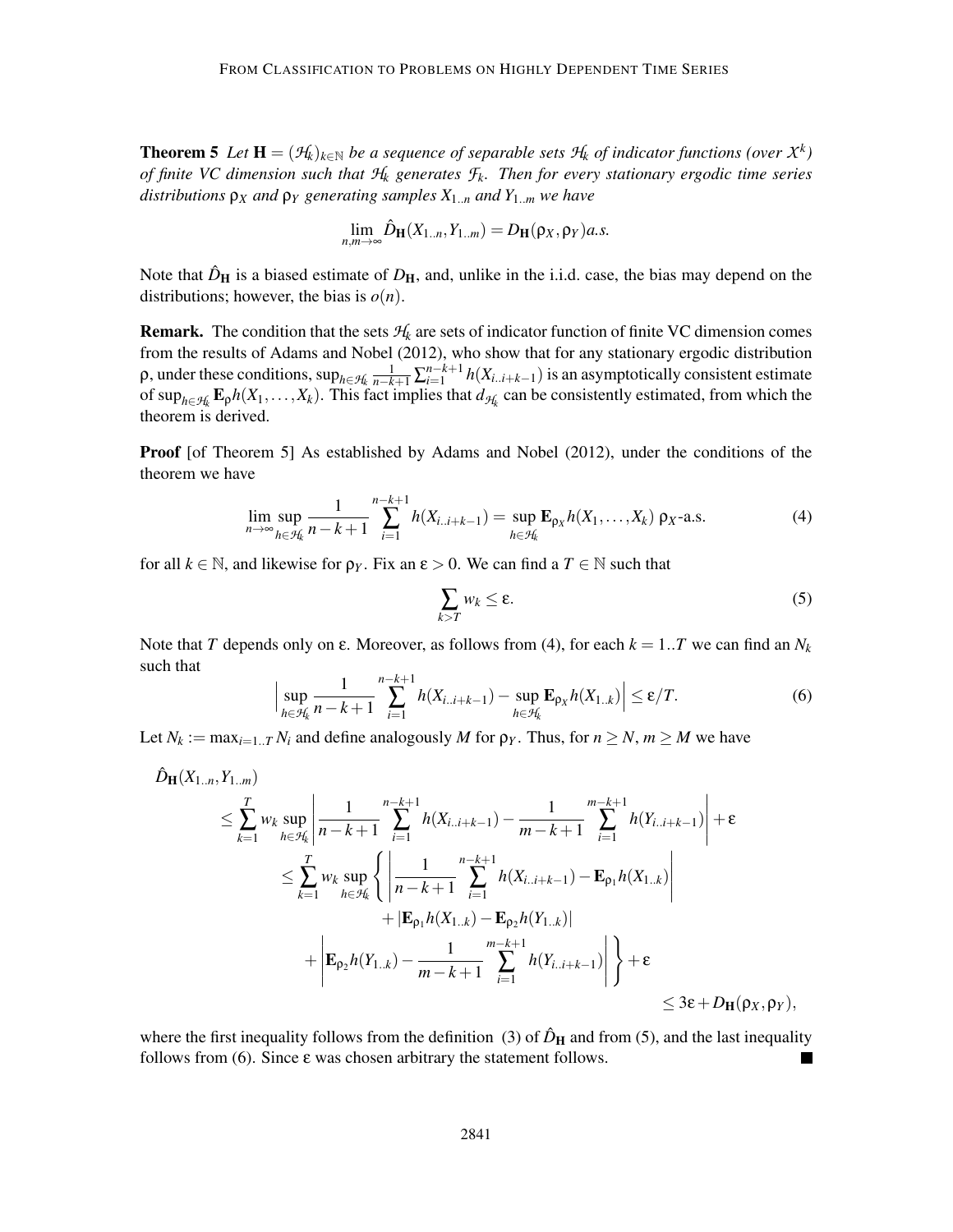# 4. Calculating  $\hat{D}_{\rm H}$  Using Binary-Classification Methods

The methods for solving various statistical problems that we suggest are all based on  $\hat{D}_{\text{H}}$ . The main appeal of this approach is that  $\hat{D}_{\text{H}}$  can be calculated using binary classification methods. Here we explain how to do it.

The definition (3) of  $D_H$  involves calculating *l* summands (where  $l := \min\{n, m\}$ ), that is

$$
\sup_{h \in \mathcal{H}_k} \left| \frac{1}{n - k + 1} \sum_{i=1}^{n - k + 1} h(X_{i \dots i + k - 1}) - \frac{1}{m - k + 1} \sum_{i=1}^{m - k + 1} h(Y_{i \dots i + k - 1}) \right| \tag{7}
$$

for each  $k = 1..l$ . Assuming that  $h \in H_k$  are indicator functions, calculating each of the summands amounts to solving the following *k*-dimensional binary classification problem. Consider *Xi*..*i*+*k*−1,  $i = 1..n-k+1$  as class-1 examples and  $Y_{i..i+k-1}$ ,  $i = 1..m-k+1$  as class-0 examples. The supremum (7) is attained on  $h \in H_k$  that minimizes the empirical risk, with examples weighted with respect to the sample size. Indeed, we can define the weighted empirical risk of any  $h \in H_k$  as

$$
\frac{1}{n-k+1} \sum_{i=1}^{n-k+1} (1 - h(X_{i..i+k-1})) + \frac{1}{m-k+1} \sum_{i=1}^{m-k+1} h(Y_{i..i+k-1}),
$$
 (8)

minimising which can be easily seen to be equivalent to (7).

Thus, as long as we have a way to find  $h \in H_k$  that minimizes empirical risk, we have a consistent estimate of  $D_{\mathcal{H}}(\rho_X, \rho_Y)$ , under the mild conditions on **H** required by Theorem 5. Since the dimension of the resulting classification problems grows with the length of the sequences, one should prefer methods that work in high dimensions, such as soft-margin SVMs (Cortes and Vapnik, 1995).

A particularly remarkable feature is that *the choice of H<sup>k</sup> is much easier* for the problems that we consider *than in the binary classification* problem. Specifically, if (for some fixed *k*) the classifier that achieves the minimal (Bayes) error for the classification problem is not in  $H_k$ , then obviously the error of an empirical risk minimizer will not tend to zero, no matter how much data we have. In contrast, all we need to achieve asymptotically 0 error in estimating  $\ddot{D}$  (and therefore, in the learning problems considered below) is that the sets  $H_k$  generate  $F_k$  and have a finite VC dimension (for each *k*). This is the case already for the set of half-spaces in R*k*. In other words, the *approximation* error of the binary classification method (the classification error of the best  $f$  in  $H_k$ ) is not important. What is important is the estimation error; for asymptotic consistency results it has to go to 0 (hence the requirement on the VC dimension); for non-asymptotic results, it will appear in the error bounds, see Section 7. Thus, we have the following statement.

**Claim 1** *The error*  $|D_H(\rho_X, \rho_Y) - \hat{D}_H(X, Y)|$ , and thus the error of the algorithms below, can be *much smaller than the error of classification algorithms used to calculate*  $D_H(X, Y)$ *.* 

We can conclude that, beyond the requirement that  $H_k$  generate  $F_k$  for each  $k \in \mathbb{N}$ , the choice of  $H_k$  (or, say, of the kernel to use in SVM) is entirely up to the needs and constraints of specific applications.

**Remark (number of summands in**  $\hat{D}_{\text{H}}$ **)** Finally, we note that while in the definition of the empirical distributional distance (3) the number of summands is *l* (the length of the shorter of the two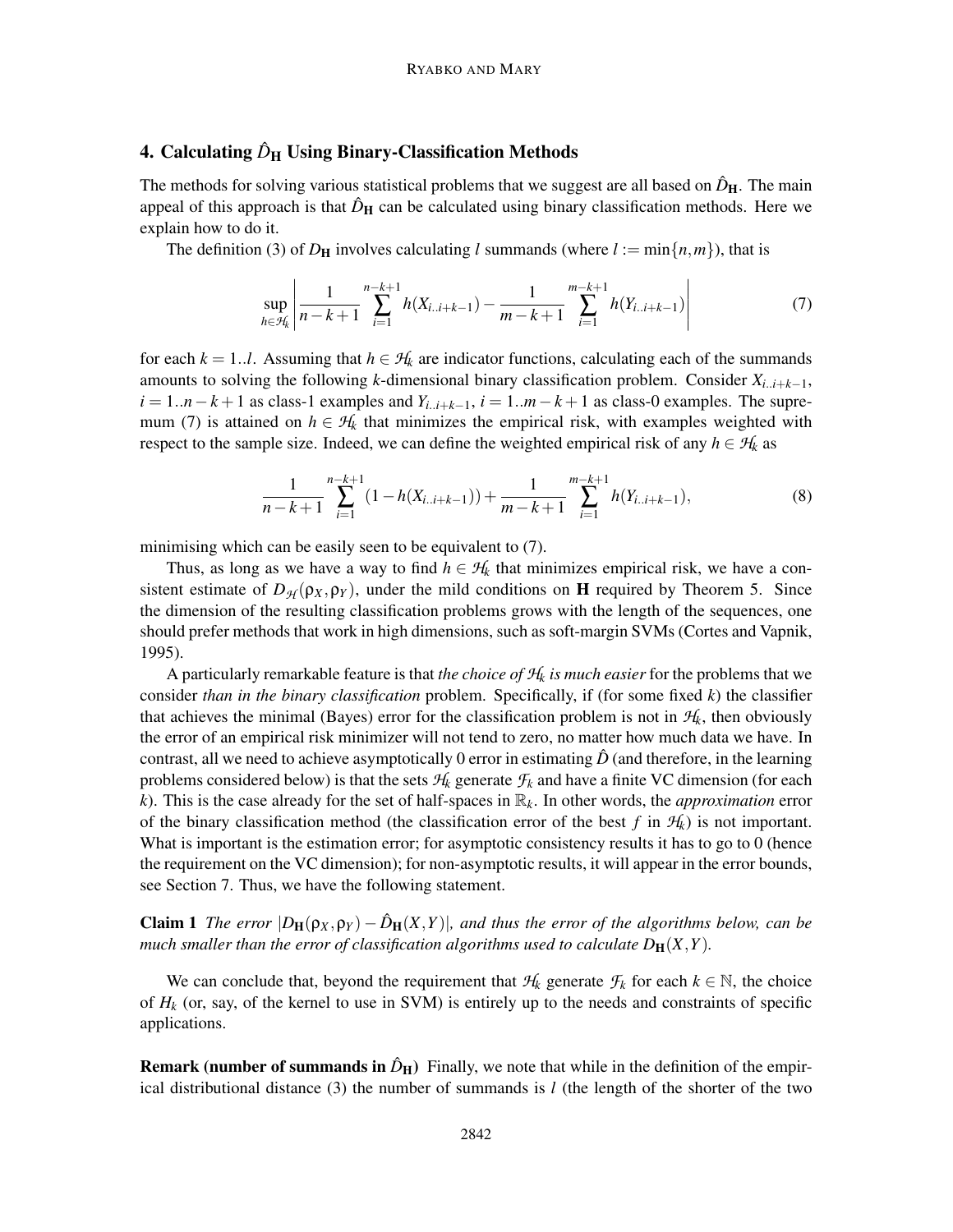samples), it can be replaced with any  $\gamma_l$  such that  $\gamma_l \to \infty$ , without affecting any asymptotic consistency results. In other words, Theorem 5, as well as all the consistency statements below, holds true for *l* replaced with any non-decreasing function γ*<sup>l</sup>* that tends to infinity with *l*. A practically viable choice is  $\gamma_l = \log l$ ; in fact, there is no reason to choose faster growing  $\gamma_n$  since the estimates for higher-order summands will not have enough data to converge. This is also the value we use in the experiments.

**Remark (relation to total variation)** An illustrative example<sup>1</sup> of the choice of the sets  $H_k$  is the set of indicators of all measurable subsets of  $X<sup>k</sup>$ . In this case each summand in (2) is the total variation distance between the *k*-dimensional marginal distributions of  $\rho_1$  and  $\rho_2$ . Take, for simplicity,  $k = 1$ ; denoting *P* and *Q* the corresponding single-dimensional marginals, the distance becomes  $\sup_A |P(A) - Q(A)|$  (cf. (1)). This supremum is reached on the set  $A^* := \{x \in \mathcal{X} : f(x) \ge g(x)\},\$ where *f* and *g* are densities of *P* and *Q* with respect to some arbitrary measure that dominates both *P* and *Q* (e.g.,  $1/2(P+Q)$ ). A binary classifier corresponding to a set *A* declares *P* if  $x \in A$  and *Q* otherwise. The optimal classification error is  $\inf_A(1 - P(A) + Q(A)) = 1 - \sup_A(P(A) + Q(A)) =$  $1-P(A^*)+Q(A^*)$  (cf. (8)). In general, estimating the total variation distance (and finding the best classifier) is not possible, so using smaller sets *H<sup>k</sup>* can be viewed as a regularization of this problem.

### 5. The Three-Sample Problem

We start with a conceptually simple problem known in statistics as the three-sample problem (sometimes also called time-series classification). We are given three samples  $X = (X_1, \ldots, X_n)$ ,  $Y =$  $(Y_1, \ldots, Y_m)$  and  $Z = (Z_1, \ldots, Z_l)$ . It is known that X and Y were generated by different time-series distributions, whereas *Z* was generated by the same distribution as either *X* or *Y*. It is required to find out which one is the case. Both distributions are assumed to be stationary ergodic, but no further assumptions are made about them (no independence, mixing or memory assumptions). The three sample-problem for dependent time series has been addressed by Gutman (1989) for Markov processes and by Ryabko and Ryabko (2010) for stationary ergodic time series. The latter work uses an approach based on the distributional distance.

Indeed, to solve this problem it suffices to have consistent estimates of some distance between time series distributions. Thus, we can use the telescope distance. The following statement is a simple corollary of Theorem 5.

**Theorem 6** Let the samples  $X = (X_1, \ldots, X_n)$ ,  $Y = (Y_1, \ldots, Y_m)$  and  $Z = (Z_1, \ldots, Z_l)$  be generated *by stationary ergodic distributions*  $\rho_X, \rho_Y$  *and*  $\rho_Z$ *, with*  $\rho_X \neq \rho_Y$  *and either (i)*  $\rho_Z = \rho_X$  *or (ii)*  $\rho_Z = \rho_Y$ *. Let the sets*  $H_k$ *,*  $k \in \mathbb{N}$  *be separable sets of indicator functions over*  $X^k$ *. Assume that each set*  $H_k$ *,*  $k \in \mathbb{N}$  *has a finite VC dimension and generates*  $F_k$ *. A test that declares that (i) is true if*  $\hat{D}_{\mathbf{H}}(Z,X) \leq \hat{D}_{\mathbf{H}}(Z,Y)$  *and that (ii) is true otherwise, makes only finitely many errors with probability 1 as*  $n, m, l \rightarrow \infty$ *.* 

It is straightforward to extend this theorem to more than two classes; in other words, instead of *X* and *Y* one can have an arbitrary number of samples from different stationary ergodic distributions. A further generalization of this problem is the problem of time-series clustering, considered in the next section.

<sup>1.</sup> This example was suggested by an anonymous reviewer.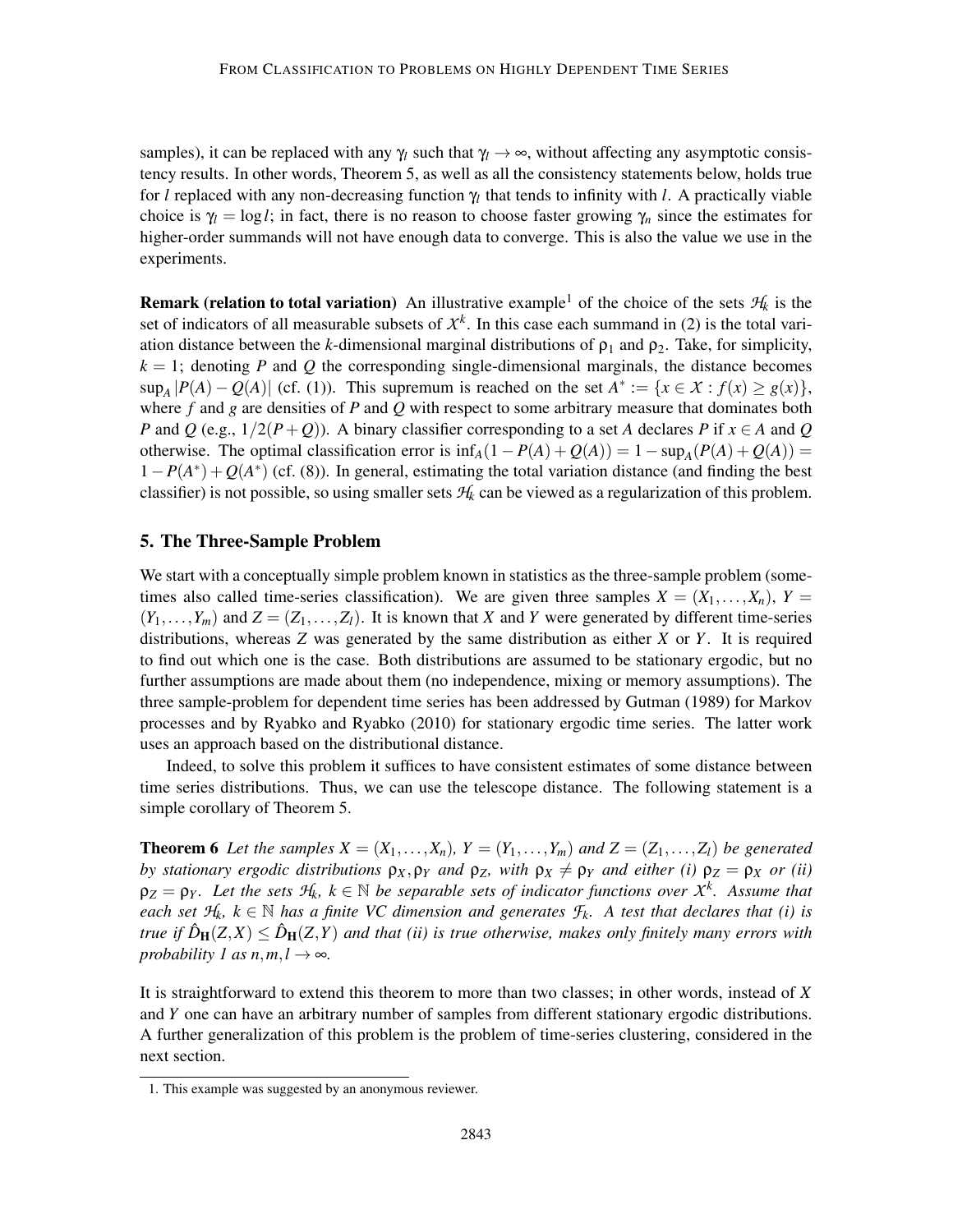### 6. Clustering Time Series

We are given *N* time-series samples  $X^1 = (X_1^1, \ldots, X_{n_1}^1), \ldots, X^N = (X_1^N, \ldots, X_{n_N}^N)$ , and it is required to cluster them into *K* groups, where, in different settings, *K* may be either known or unknown. While there may be many different approaches to define what should be considered a good clustering, and, thus, what it means to have a consistent clustering algorithm, for the problem of clustering time-series samples there is a natural choice, proposed by Ryabko (2010a): Assume that each of the time-series samples  $X^1 = (X_1^1, \ldots, X_{n_1}^1), \ldots, X^N = (X_1^N, \ldots, X_{n_N}^N)$  was generated by one out of *K* different time-series distributions  $\rho_1, \ldots, \rho_K$ . These distributions are unknown. The *target clustering* is defined according to whether the samples were generated by the same or different distributions: the samples belong to the same cluster if and only if they were generated by the same distribution. A clustering algorithm is called *asymptotically consistent* if with probability 1 from some *n* on it outputs the target clustering, where *n* is the length of the shortest sample  $n := \min_{i=1..N} n_i \ge n'$ .

Again, to solve this problem it is enough to have a metric between time-series distributions that can be consistently estimated. Our approach here is based on the telescope distance, and thus we use *D*ˆ.

The clustering problem is relatively simple if the target clustering has what is called the *strict separation property* (Balcan et al., 2008): every two points in the same target cluster are closer to each other than to any point from a different target cluster. The following statement is an easy corollary of Theorem 5.

**Theorem 7** Let the sets  $H_k$ ,  $k \in \mathbb{N}$  be separable sets of indicator functions over  $X^k$ . Assume that *each set*  $H_k$ *,*  $k \in \mathbb{N}$  *has a finite VC dimension and generates*  $F_k$ *. If the distributions*  $\rho_1, \ldots, \rho_K$ generating the samples  $X^1=(X_1^1,\ldots,X_{n_1}^1),\ldots,X^N=(X_1^N,\ldots,X_{n_N}^N)$  are stationary ergodic, then with *probability 1 from some*  $n := min_{i=1..N} n_i$  *on the target clustering has the strict separation property with respect to*  $\hat{D}_{\text{H}}$ *.* 

With the strict separation property at hand, if the number of clusters *K* is known, it is easy to find asymptotically consistent algorithms. Here we give some simple examples, but the theorem below can be extended to many other distance-based clustering algorithms.

The *average linkage* algorithm works as follows. The distance between clusters is defined as the average distance between points in these clusters. First, put each point into a separate cluster. Then, merge the two closest clusters; repeat the last step until the total number of clusters is *K*. The *farthest point* clustering works as follows. Assign  $c_1 := X^1$  to the first cluster. For  $i = 2..K$ , find the point  $X^j$ ,  $j \in \{1..N\}$  that maximizes the distance  $\min_{t=1..i} \hat{D}_{\mathbf{H}}(X^j, c_t)$  (to the points already assigned to clusters) and assign  $c_i := X^j$  to the cluster *i*. Then assign each of the remaining points to the nearest cluster. The following statement is a corollary of Theorem 7.

Theorem 8 *Under the conditions of Theorem 7, average linkage and farthest point clusterings are asymptotically consistent, provided the correct number of clusters K is given to the algorithm.*

Note that we do not require the samples to be independent; the joint distributions of the samples may be completely arbitrary, as long as the marginal distribution of each sample is stationary ergodic. These results can be extended to the online setting in the spirit of Khaleghi et al. (2012).

For the case of unknown number of clusters, the situation is different: one has to make stronger assumptions on the distributions generating the samples, since there is no algorithm that is consistent for all stationary ergodic distributions (Ryabko, 2010b); such stronger assumptions are considered in the next section.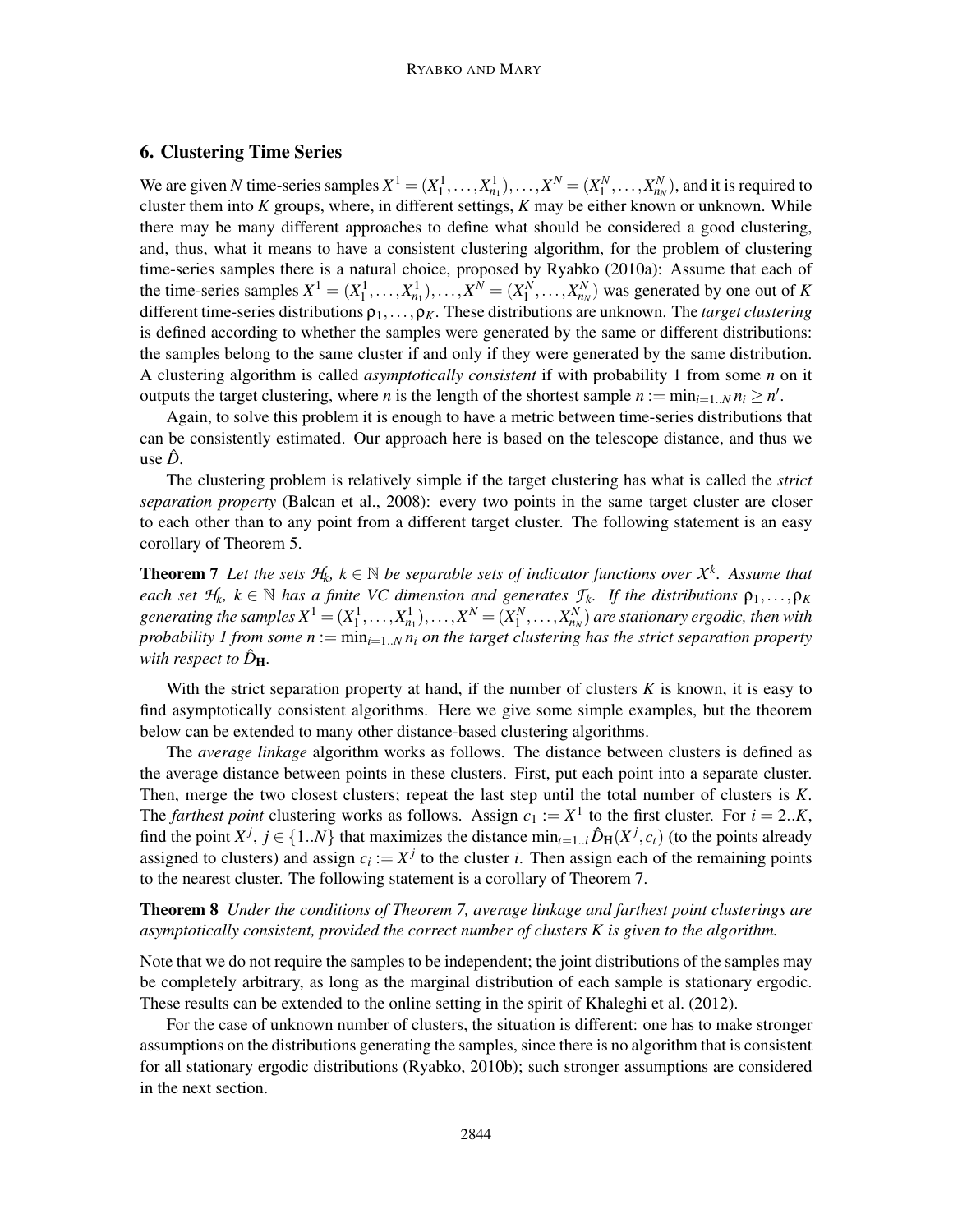### 7. Speed of Convergence

The results established so far are asymptotic out of necessity: they are established under the assumption that the distributions involved are stationary ergodic, which is too general to allow for any meaningful finite-time performance guarantees. While it is interesting to be able to establish consistency results under such general assumptions, it is also interesting to see what results can be obtained under stronger assumptions. Moreover, since it is usually not known in advance whether the data at hand satisfies given assumptions or not, it appears important to have methods that have *both* asymptotic consistency in the general setting and finite-time performance guarantees under stronger assumptions. It turns out that this is possible: for the methods based on  $\hat{D}$  one can establish both the asymptotic performance guarantees for all stationary ergodic distributions and finite-sample performance guarantees under stronger assumptions, namely the uniform mixing conditions introduced below.

Another reason to consider stronger assumptions on the distributions generating the data is that some statistical problems, such as homogeneity testing or clustering when the number of clusters is unknown, are provably impossible to solve under the only assumption of stationary ergodic distributions, as shown by Ryabko (2010b).

Thus, in this section we analyse the speed of convergence of  $\hat{D}$  under certain mixing conditions, and use it to construct solutions for the problems of homogeneity and clustering with an unknown number of clusters, as well as to establish finite-time performance guarantees for the methods presented in the previous sections.

A stationary distribution on the space of one-way infinite sequences  $(X^{\mathbb{N}}, \mathcal{F})$  can be uniquely extended to a stationary distribution on the space of two-way infinite sequences  $(X^{\mathbb{Z}}, \mathcal{F}_{\mathbb{Z}})$  of the form  $\dots, X_{-1}, X_0, X_1, \dots$ 

Definition 9 (β-mixing coefficients) *For a process distribution* ρ *define the mixing coefficients*

$$
\beta(\rho,k):=\sup_{\substack{A\in \sigma(X_{-\infty,0}),\\B\in \sigma(X_{k,\infty})}}|\rho(A\cap B)-\rho(A)\rho(B)|
$$

*where* σ(..) *denotes the sigma-algebra of the random variables in brackets.*

When  $\beta(\rho, k) \to 0$  the process  $\rho$  is called uniformly  $\beta$ -mixing (with coefficients  $\beta(\rho, k)$ ); this condition is much stronger than ergodicity, but is much weaker than the i.i.d. assumption. For more information on mixing see, for example, Bosq (1996).

### 7.1 Speed of Convergence of  $\hat{D}$

Assume that a sample  $X_{1...n}$  is generated by a distribution  $ρ$  that is uniformly β-mixing with coefficients  $\beta(\rho, k)$ . Assume further that  $\mathcal{H}_k$  is a set of indicator functions with a finite VC dimension  $d_k$ , for each  $k \in \mathbb{N}$ .

Since in this section we are after finite-time bounds, we fix a concrete choice of the weights  $w_k$ in the definition of  $\hat{D}$  (Definition 2),

$$
w_k := 2^{-k}.\tag{9}
$$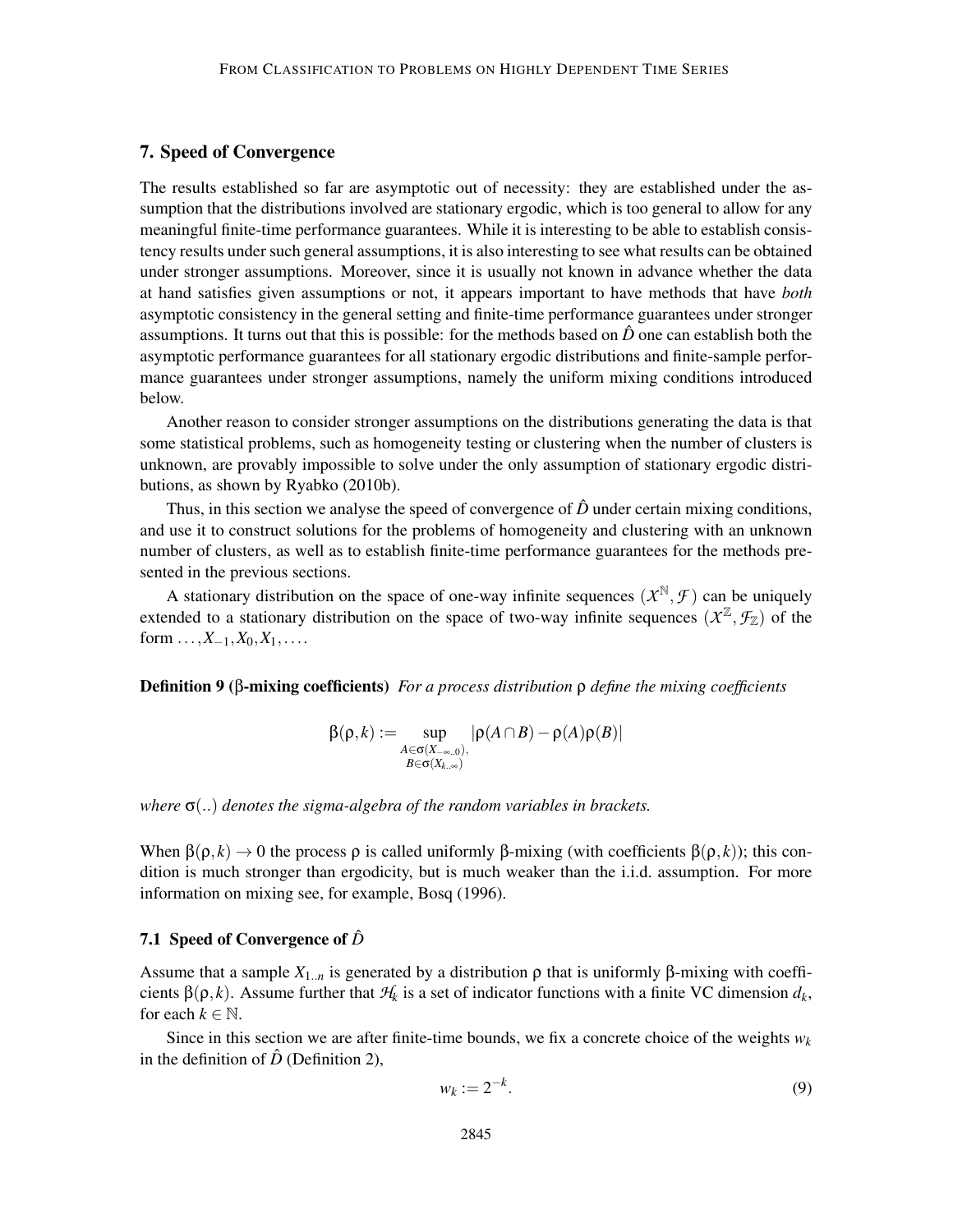The general tool that we use to obtain performance guarantees in this section is the following bound that can be obtained from the results of Karandikar and Vidyasagar (2002).

$$
q_n(\rho, \mathcal{H}_k, \varepsilon) := \rho \left( \sup_{h \in \mathcal{H}_k} \left| \frac{1}{n - k + 1} \sum_{i=1}^{n-k+1} h(X_{i..i+k-1}) - \mathbf{E}_{\rho} h(X_{1..k}) \right| > \varepsilon \right) \le n \beta(\rho, t_n - k) + 8t_n^{d_k + 1} e^{-l_n \varepsilon^2/8}, \quad (10)
$$

where  $t_n$  are any integers in 1.*n* and  $l_n = n/t_n$ . The parameters  $t_n$  should be set according to the values of β in order to optimize the bound.

One can use similar bounds for classes of finite Pollard dimension (Pollard, 1984) or more general bounds expressed in terms of covering numbers, such as those given by Karandikar and Vidyasagar (2002). Here we consider classes of finite VC dimension only for the ease of the exposition and for the sake of continuity with the previous section (where it was necessary).

Furthermore, for the rest of this section we assume geometric β-mixing distributions, that is,  $β(ρ, t) ≤ γ$  for some  $γ < 1$ . Letting  $l_n = t_n = \sqrt{n}$  the bound (10) becomes

$$
q_n(\rho, \mathcal{H}_k, \varepsilon) \le n\gamma^{\sqrt{n}-k} + 8n^{(d_k+1)/2}e^{-\sqrt{n}\varepsilon^2/8}.
$$
 (11)

**Lemma 10** *Let two samples*  $X_{1..n}$  *and*  $Y_{1..m}$  *be generated by stationary distributions*  $ρ_X$  *and*  $ρ_Y$ *whose* β-mixing coefficients satisfy  $β(ρ_1, t) ≤ γ$  for some  $γ < 1$ . Let  $H_k$ ,  $k ∈ ℕ$  be some sets of *indicator functions on X <sup>k</sup> whose VC dimension d<sup>k</sup> is finite and non-decreasing with k. Then*

$$
P(|\hat{D}_{\mathbf{H}}(X_{1..n}, Y_{1..m}) - D_{\mathbf{H}}(\rho_X, \rho_Y)| > \varepsilon) \le 2\Delta(\varepsilon/4, n')
$$
\n(12)

 $w$ *here*  $n' := \min\{n,m\}$ *, the probability is with respect to*  $\rho_X \times \rho_Y$  *and* 

$$
\Delta(\varepsilon, n) := -\log \varepsilon (n\gamma^{\sqrt{n} + \log(\varepsilon)} + 8n^{(d_{-\log\varepsilon} + 1)/2} e^{-\sqrt{n}\varepsilon^2/8}). \tag{13}
$$

 $\blacksquare$ 

**Proof** From (9) we have  $\sum_{k=-\log \epsilon/2}^{\infty} w_k < \epsilon/2$ . Using this and the definitions 2 and 4 of  $D_H$  and  $\hat{D}_H$ we obtain

$$
P(|\hat{D}_{\mathbf{H}}(X_{1..n_1},Y_{1..n_2})-D_{\mathbf{H}}(\rho_X,\rho_Y)|>\epsilon)\leq \sum_{k=1}^{-\log(\epsilon/2)}(q_n(\rho_X,\mathcal{H}_k,\epsilon/4)+q_n(\rho_Y,\mathcal{H}_k,\epsilon/4)),
$$

which, together with  $(11)$ , implies the statement.

#### 7.2 Homogeneity Testing

Given two samples  $X_{1..n}$  and  $Y_{1..m}$  generated by distributions  $\rho_X$  and  $\rho_Y$  respectively, the problem of homogeneity testing (or the two-sample problem) consists in deciding whether  $\rho_X = \rho_Y$ . A test is called (asymptotically) consistent if its probability of error goes to zero as  $n' := min\{m, n\}$  goes to infinity. As mentioned above, in general, for stationary ergodic time series distributions there is no asymptotically consistent test for homogeneity (Ryabko, 2010b) (even for binary-valued time series); thus, stronger assumptions are in order.

Homogeneity testing is one of the classical problems of mathematical statistics, and one of the most studied ones. Vast literature exits on homogeneity testing for i.i.d. data, and for dependent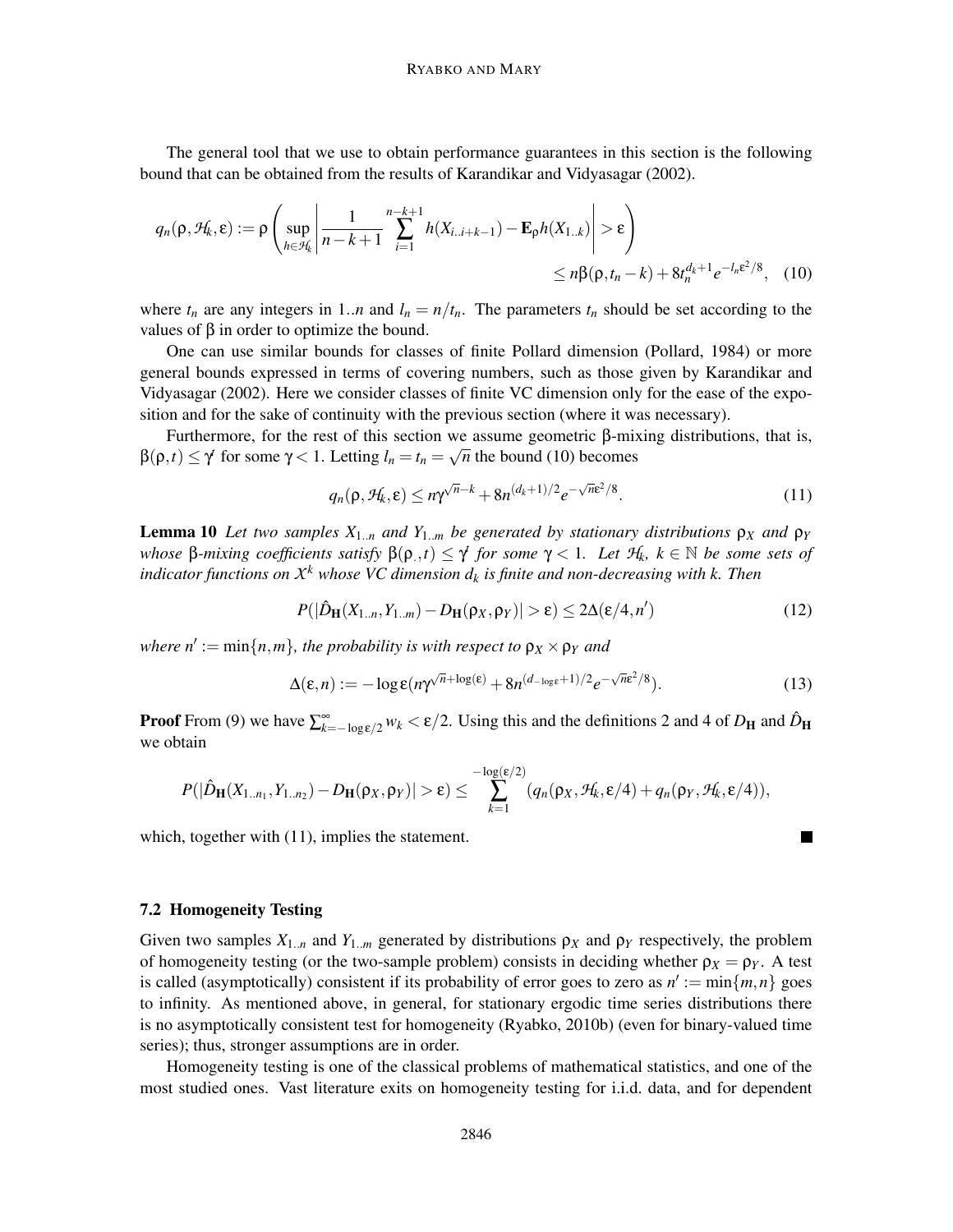processes as well. We do not attempt to survey this literature here. Our contribution to this line of research is to show that this problem can be reduced (via the telescope distance) to binary classification, in the case of strongly dependent processes satisfying some mixing conditions.

It is easy to see that under the mixing conditions of Lemma 10 a consistent test for homogeneity exists, and finite-sample performance guarantees can be obtained. It is enough to find a sequence  $\varepsilon_n \to 0$  such that  $\Delta(\varepsilon_n, n) \to 0$  (see (13)). Then the test can be constructed as follows: say that the two sequences  $X_{1..n}$  and  $Y_{1..m}$  were generated by the same distribution if  $\hat{D}_{\mathbf{H}}(X_{1..n}, Y_{1..m}) < \varepsilon_{\min\{n,m\}}$ ; otherwise say that they were generated by different distributions.

Theorem 11 *Under the conditions of Lemma 10 the probability of Type I error (the distributions are the same but the test says they are different) of the described test is upper-bounded by*  $2\Delta(\varepsilon/4, n')$ . *The probability of Type II error (the distributions are different but the test says they are the same) is*  $\mu$ pper-bounded by  $2\Delta((\delta - \varepsilon)/4, n')$  where  $\delta := D_{\mathbf{H}}(\rho_X, \rho_Y)$ .

**Proof** The statement is an immediate consequence of Lemma 10. Indeed, for the Type I error, the two sequences are generated by the same distribution, so the probability of error of the test is given by (12) with  $D_H(\rho_X, \rho_Y) = 0$ . The probability of Type II error is given by  $P(D_H(\rho_X, \rho_Y) - \hat{D}_H(X_{1,n_1}, Y_{1,n_2}) > \delta - \epsilon$ , which is upper-bounded by  $2\Delta((\delta - \epsilon))/4, n')$  as follows from (12).  $\hat{D}_{\mathbf{H}}(X_{1..n_1}, Y_{1..n_2}) > \delta - \varepsilon$ ), which is upper-bounded by 2 $\Delta((\delta - \varepsilon))/4, n'$  as follows from (12).

The optimal choice of  $\varepsilon_n$  may depend on the speed at which  $d_k$  (the VC dimension of  $H_k$ ) increases; however, for most natural cases (recall that  $H_k$  are also parameters of the algorithm) this growth is polynomial, so the main term to control is  $e^{-\sqrt{n}\epsilon^2/8}$ .

For example, if  $H_k$  is the set of halfspaces in  $X^k = \mathbb{R}^k$  then  $d_k = k + 1$  and one can choose  $\varepsilon_n := n^{-1/8}$ . The resulting probability of Type I error decreases as  $\exp(-n^{1/4})$ .

### 7.3 Clustering with a Known or Unknown Number of Clusters

If the distributions generating the samples satisfy certain mixing conditions, then we can augment Theorems 7 and 8 with finite-sample performance guarantees.

**Theorem 12** Let the distributions  $\rho_1, \ldots, \rho_k$  generating the samples  $X^1 = (X_1^1, \ldots, X_{n_1}^1), \ldots, X^N =$  $(X_1^N, \ldots, X_{n_N}^N)$  *satisfy the conditions of Lemma 10. Let n* := min<sub>*i*=1..*N n<sub>i</sub>* and  $\delta$  :=</sub>  $\min_{i,j=1..N,i\neq j}$   $D_{\mathbf{H}}(\rho_i,\rho_j)$ . Then with probability at least  $1-N(N-1)\Delta(\delta/12,n')$  the target clus*tering of the samples has the strict separation property. In this case single linkage and farthest point algorithms output the target clustering.*

**Proof** Note that a sufficient condition for the strict separation property to hold is that for every pair *i*, *j* of samples generated by the same distribution we have  $\hat{D}_{\mathbf{H}}(X^i, X^j) \leq \delta/3$ , and for every pair *i*, *j* of samples generated by different distributions we have  $\hat{D}_{\mathbf{H}}(X^i, X^j) \geq 2\delta/3$ . Using Lemma 10, the probability of such an even (for each pair) is upper-bounded by 2∆(δ/12,*n* ′ ), which, multiplied by the total number  $N(N-1)/2$  of pairs gives the statement. The second statement is obvious.

As with homogeneity testing, while in the general case of stationary ergodic distributions it is impossible to have a consistent clustering algorithm when the number of clusters  $k$  is unknown, the situation changes if the distributions satisfy certain mixing conditions. In this case a consistent clustering algorithm can be obtained as follows. Assign to the same cluster all samples that are at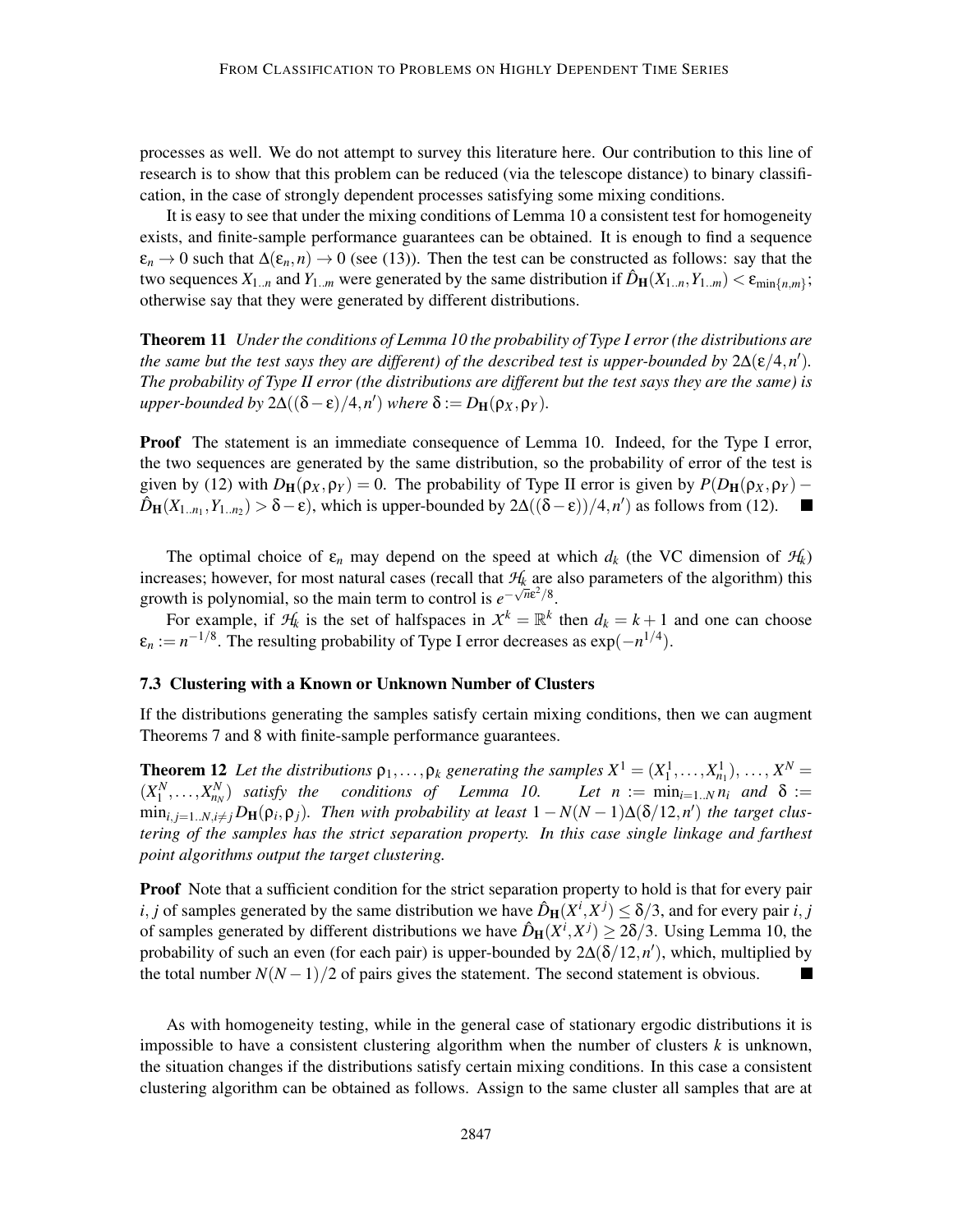most  $\varepsilon_n$ -far from each other, where the threshold  $\varepsilon_n$  is selected the same way as for homogeneity testing:  $\varepsilon_n \to 0$  and  $\Delta(\varepsilon_n, n) \to 0$ . The optimal choice of this parameter depends on the choice of  $H_k$ through the speed of growth of the VC dimension  $d_k$  of these sets.

**Theorem 13** *Given N samples generated by k different stationary distributions*  $\rho_i$ ,  $i = 1..k$  (*unknown k) all satisfying the conditions of Lemma 10, the probability of error (misclustering at least one sample) of the described algorithm is upper-bounded by*

$$
N(N-1)\max\{\Delta(\varepsilon/4,n'),\Delta((\delta-\varepsilon)/4,n')\}
$$

where  $\delta := \min_{i,j=1..k, i\neq j} D_H(\rho_i, \rho_j)$  and  $n = \min_{i=1..N} n_i$ , with  $n_i$ ,  $i = 1..N$  being lengths of the *samples.*

Proof The statement follows from Theorem 11.

#### 8. Other Metrics for Time-Series Distributions

The previous sections introduce a new metric on the space of time-series distributions, and use its empirical estimates to solve several learning problems. In this section we attempt to put the telescope distance into a more general context, and take a broader look at metrics between timeseries distributions.

Introduce the notation  $\mu_k$  for the *k*-dimensional marginal distribution of a time-series distribution *µ*.

### 8.1 sum Distances

Observe that the telescope distance  $D_H$  has the form

$$
D(\mu, \mathbf{v}) = \sum_{k \in \mathbb{N}} w_k d_k(\mu_k, \mathbf{v}_k), \tag{14}
$$

П

where  $w_k$  are summable positive real weights.

It is easy to see that distances of this form can be consistently estimated, as long as  $d_k$  can be consistently estimated for each  $k \in \mathbb{N}$ ; this is formalized in the following statement.

Proposition 14 (estimating sum-based distances) *Let C be a set of distributions over X* <sup>N</sup>*. Let*  $d_k, k \in \mathbb{N}$  *be a series of distances on the spaces of distributions over*  $X^k$ *, such that*  $d_k(\mu_k, \mathsf{v}_k) \leq a \in \mathbb{R}$ *for all*  $\mu, \nu \in C$  *and such that there exists a series*  $\hat{d}_k(X_{1..n}, Y_{1..n}), k \in \mathbb{N}$  *of their consistent estimates: for each*  $\mu, \nu \in C$  *we have*  $\lim_{n\to\infty} \hat{d}_k(X_{1..n}, Y_{1..n}) = d_k(\mu_k, \nu_k)$  *a.s., whenever*  $\mu, \nu \in C$  *are chosen to generate the sequences. Then the distance D given by (14) can be consistently estimated using the*  $\mathcal{E}_{k \in \mathbb{N}} w_k \hat{d}_k(X_{1..n}, Y_{1..n}).$ 

**Proof** The proof is an easy generalization of the proof of Theorem 5, with the condition on  $\hat{d}_k$  used instead of (4).

Clearly,  $D_{\rm H}$  is an example of a distance in the form (14), and it satisfies the conditions of the proposition with *C* being the set of all stationary ergodic processes.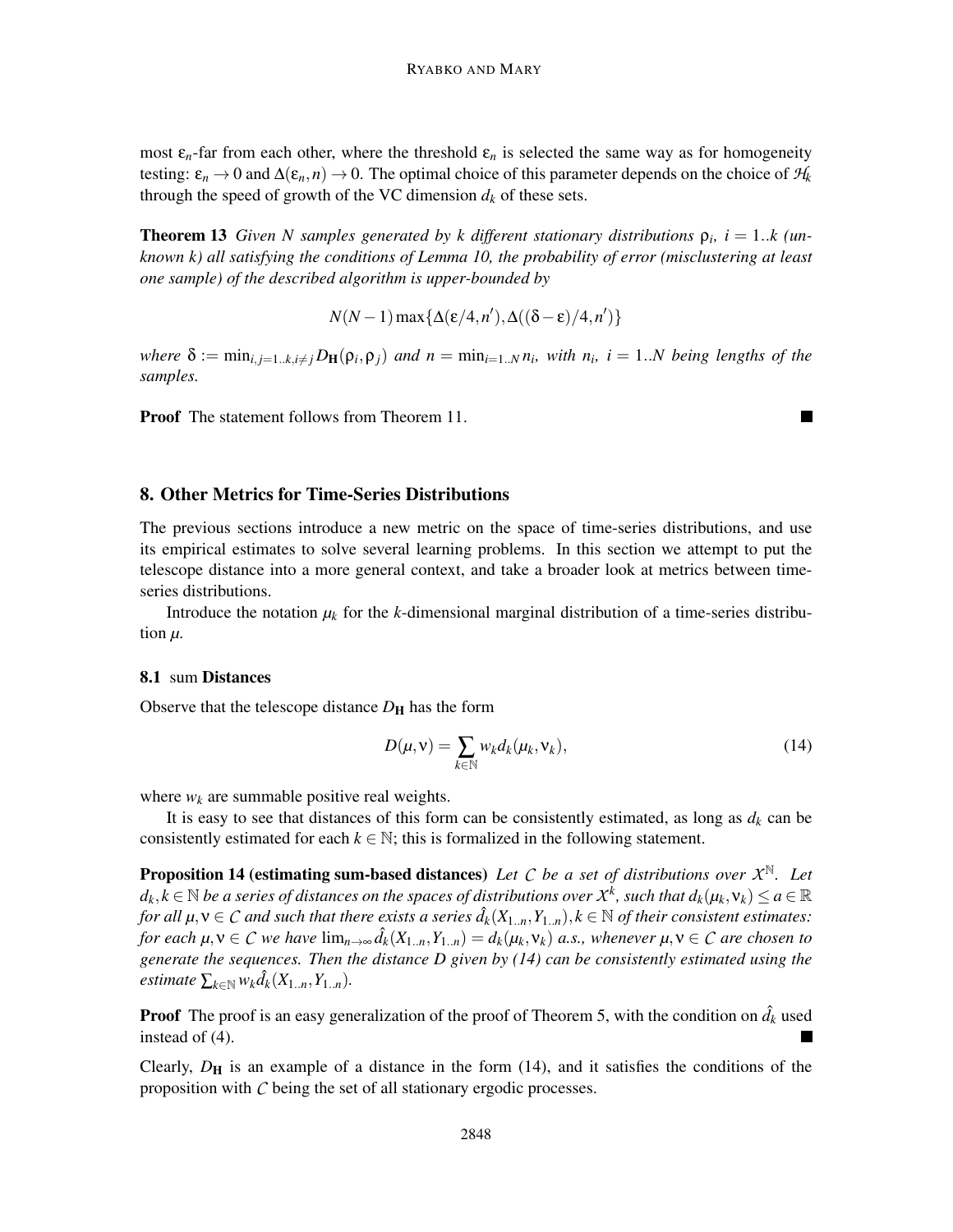Another example of a distance in the form (14) is given by the so-called distributional distance (Gray, 1988; Shields, 1996), whose definition is given below. Empirical estimates of this distance are asymptotically consistent for stationary ergodic time series, and thus can be used (Ryabko and Ryabko, 2010; Ryabko, 2010a; Khaleghi et al., 2012; Khaleghi and Ryabko, 2012; Ryabko, 2012) to solve various statistical problems, including those considered above.

To define the distributional distance, let, for each  $k, l \in \mathbb{N}$ , the set  $B^{k,l}$  be some partition of the set  $X^k$ , such that the set  $B^k = \bigcup_{l \in \mathbb{N}} B^{k,l}$  generates  $\mathcal{F}_k$ . Let also  $\mathcal{B} = \bigcup_{k=1}^{\infty} B^k$ . Note that the set  ${B \times X^{\mathbb{N}} : B \in B^{k,l}, k, l \in \mathbb{N}}$  generates *F*.

Definition 15 (distributional distance) *The distributional distance is defined for a pair of processes* ρ1,ρ<sup>2</sup> *as follows*

$$
D_{dd}(\rho_1, \rho_2) := \sum_{m,l=1}^{\infty} w_m w_l \sum_{B \in B^{m,l}} |\rho_1(B) - \rho_2(B)|,
$$
 (15)

*where*  $w_k, k \in \mathbb{N}$  *is a summable sequence of positive real weights (e.g.,*  $w_j = 2^{-j}$ *).* 

Remark. A more general definition, which is not specific to time-series distributions, is to take any sequence  $B_j \in \mathcal{F}_1$ ,  $j \in \mathbb{N}$  of events that generate the sigma-algebra  $\mathcal F$  of a probability space  $(\mathcal X, \mathcal F)$ , and then define

$$
D'_{dd}(\rho_1, \rho_2) := \sum_{j=1}^{\infty} w_j |\rho_1(B_j) - \rho_2(B_j)|;
$$
 (16)

see Gray (1988) for a general treatment. The latter definition is sometimes more convenient for theoretical analysis (Ryabko, 2012), while the distance (15), which makes explicit the marginal distributions on  $X^m$ ,  $m \in \mathbb{N}$  and the level *l* of discretisation  $B^{m,l}$  of each set  $X^m$ , is more suited for time-series, and, specifically, for implementing algorithms, see Ryabko and Ryabko (2010), Khaleghi et al. (2012) and Khaleghi and Ryabko (2012).

In general, it is perhaps impossible to tell which distance, specifically,  $D_H$  or  $D_{dd}$ , should be preferred for which problem. Conceptually, one of the advantages of the telescope distance  $D_H$  is that one can use different sets H—the choice that makes it adaptable to applications. Another is that one can reuse readily available classification methods for calculating its empirical estimates. One formal way to compare different metrics is to compare the resulting topologies. This is done in the end of this section.

#### 8.2 sup Distances

A different way to construct a distance between time-series distributions based on their finitedimensional marginals is to use the supremum instead of summation in (14):

$$
d(\mu, \mathbf{v}) = \sup_{k \in \mathbb{N}} d_k(\mu_k, \mathbf{v}_k).
$$
 (17)

Some commonly used metrics are defined in the form (17) or have natural interpretations in this form, as the following two examples show.

Definition 16 (total variation) *For time-series distributions* ν,*µ the total variation distance between them is defined as*  $D_{tv}(\mu, v) := \sup_{A \in \mathcal{F}} |\mu(A) - v(A)|$ *.*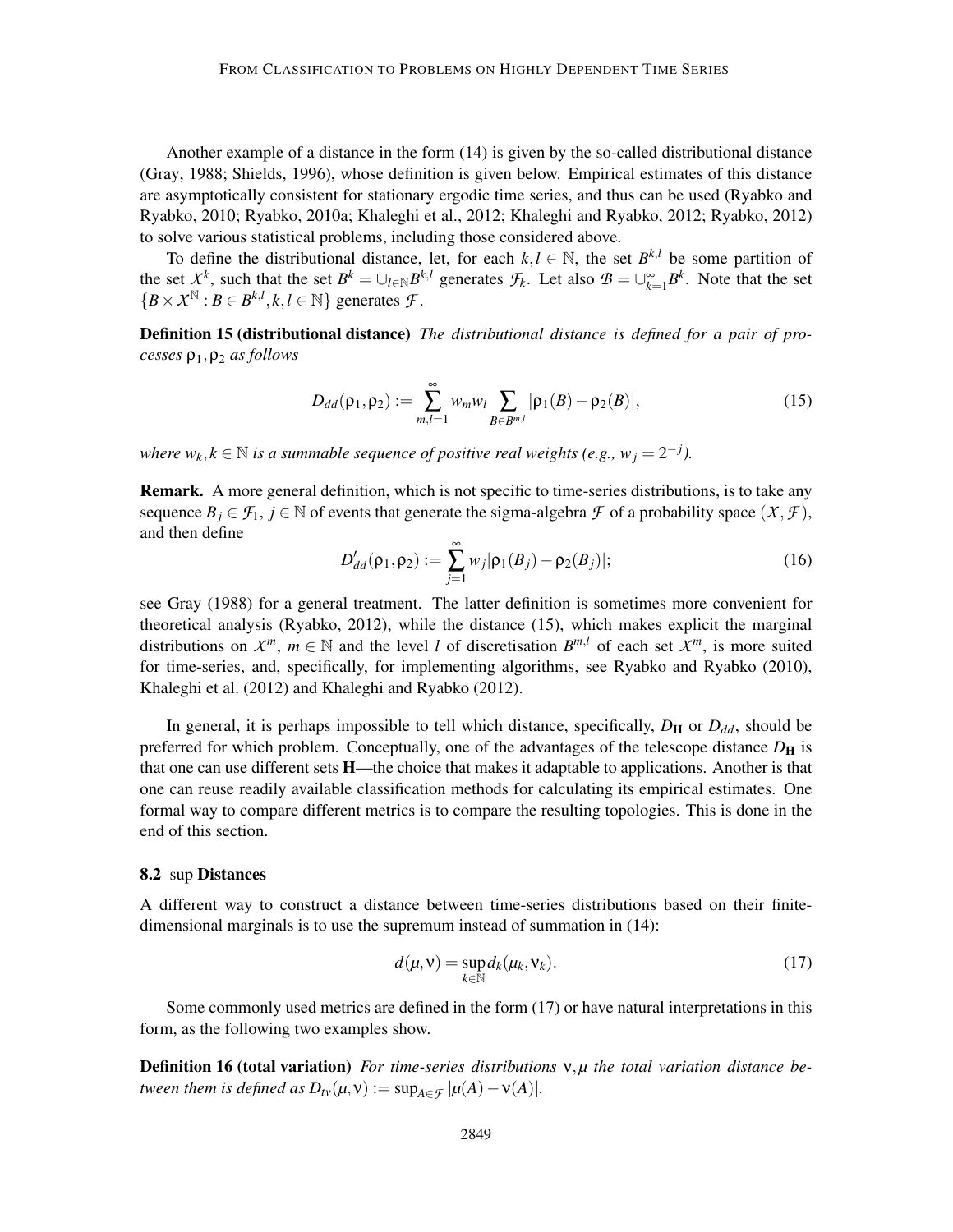It is easy to see that  $D_{tv}(\mu, v) = \sup_{k \in \mathbb{N}} \sup_{A \in \mathcal{F}_k} |\mu(A) - v(A)|$ , so that the total variation distance has the form (17).

However, the total variation distance is not very useful for time-series distributions for the following two reasons. First of all, for stationary ergodic distributions it is degenerate:  $D_{\nu}(\mu, v) = 1$  if and only if  $\mu \neq v$ . This follows from the fact that any two different stationary ergodic distributions are singular. Such a distance could still be useful as a formalization of the problem of homogeneity testing. However, the problem of homogeneity testing is impossible to solve based on sampling for stationary ergodic distributions (and even for a smaller family of *B* processes, see below) (Ryabko, 2010b), so the use of this distance remains limited to more restrictive classes of distributions.

This hints at an intrinsic problem with distances defined in the form (17). The problem is in the difficulties to estimate such metrics based on sampling. At each time step *t* we observe only a sample of finite length, say *n<sup>t</sup>* , and based on this we want to estimate a quantity that involves *k*-dimensional marginals for all *k*, including those with  $k > n_t$ . Considering a growing (with *t*) number of marginals for the estimate may be a route to take, but this turns out to be difficult to analyse, especially if no rates of convergence can be established for the set of time-series distributions at hand. This problem is highlighted by the example of the so-called  $\bar{d}$  distance, whose definition follows.

**Definition 17** (*d* distance) *Assume some distance* δ *over X is given. For two time-series distributions µ and* ν *define*

$$
\bar{d}(\mu, \mathbf{v}) := \sup_{k \in \mathbb{N}} \frac{1}{k} \inf_{p \in P} \sum_{i=1}^{k} \mathbf{E}_p \delta(x_i, y_i),
$$

where P is the set of all distributions over  $X^k \times X^k$  generating a pair of sequences  $x_{1..k}, y_{1..k}$  whose *marginal distributions are µ<sup>k</sup> and* ν*<sup>k</sup> correspondingly.*

A process is called a *B-process* (or a Bernoulli process) if it is in the *d*¯-closure of the set of all aperiodic stationary ergodic *k*-step Markov processes, where  $k \in \mathbb{N}$ . For more information on  $\overline{d}$ distance and *B*-processes see Gray (1988) and Shields (1996). The set of *B*-processes is a strict subset of the set of all stationary ergodic time-series distributions. It turns out that  $\bar{d}$  distance is impossible to estimate for the latter, while it can be estimated for the former (Ornstein and Weiss, 1990).

**Theorem 18 (Ornstein and Weiss, 1990)** *There exists an estimator*  $\hat{d}(X_{1..n}, Y_{1..n})$  *such that, if*  $X_{1..n}, Y_{1..n}$  *are generated by B-processes µ and*  $\nu$  *then*  $\hat{d}(X_{1..n}, Y_{1..n}) \to \bar{d}(\mu, \nu)$  *a.s. However, for any estimator*  $\hat{d}(X_{1..n}, Y_{1..n})$  *there is a pair of stationary ergodic processes*  $\mu$  *and*  $\nu$  *such that*  $\limsup_{n\to\infty} |\hat{d}(X_{1..n},Y_{1..n}) - \bar{d}(\mu,\nu)| > 1/2.$ 

### 8.3 Comparison with the Distributional Distance

In this section we show that the telescope distance is stronger than the distributional distance in the topological sense. Since in fact both the telescope distance and the distributional distance are families of distances (the telescope distance depends on the sequence  $H$ ), we will fix a simple natural choice of each of these metrics. In general, different choices of parameters produce topologically non-equivalent metrics; it is easy to check that the analysis in this section extends to many other natural choices.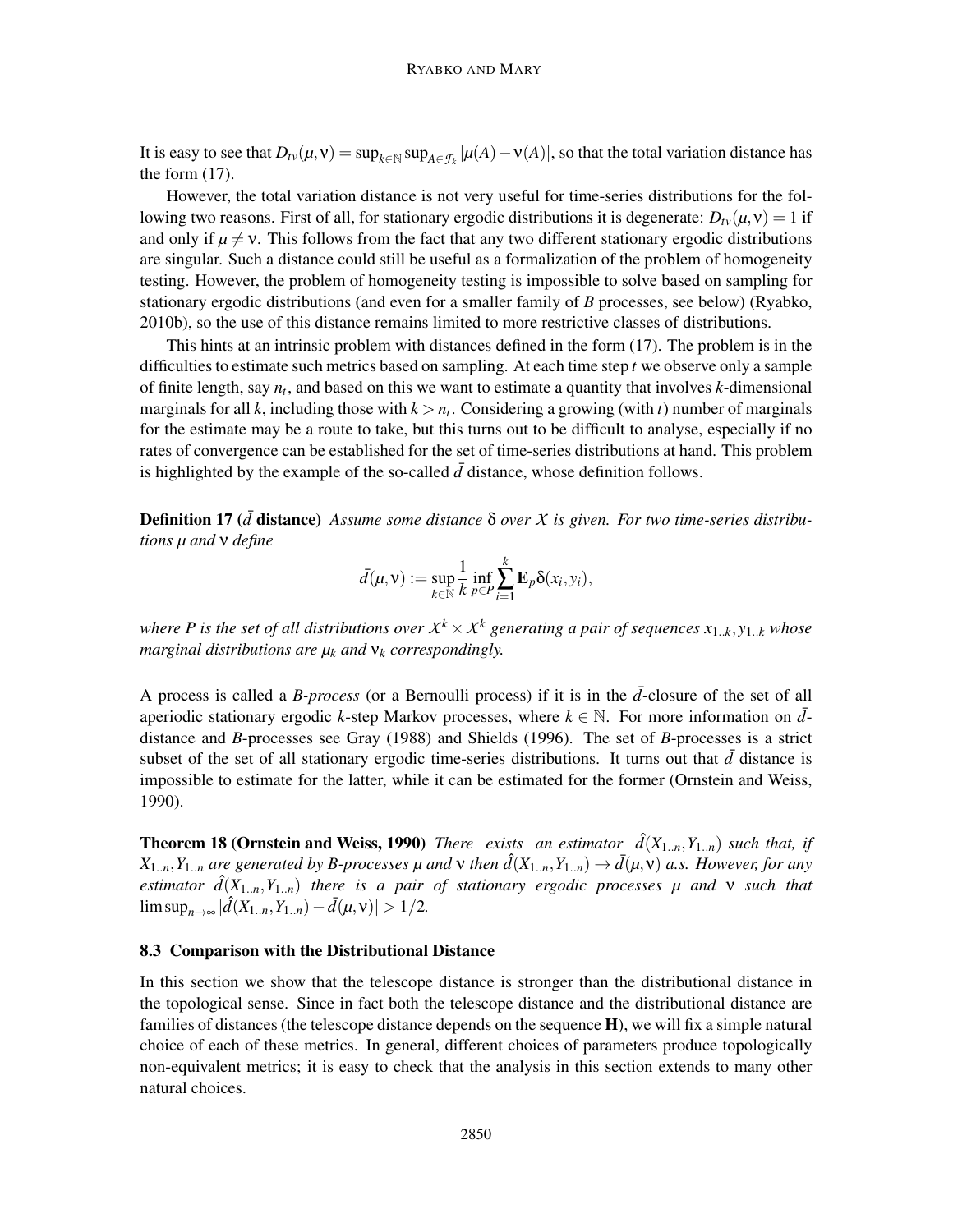Thus, for the purpose of this section, let us fix  $X = \mathbb{R}$  and let  $H_k^0$  be the set of halfspaces in  $X^k$ . Denote  $\mathbf{H}^0 := (\mathcal{H}^0_k : k \in \mathbb{N})$ . Clearly, these  $\mathcal{H}_k$  satisfy all the conditions of the theorems of Sections 5 and 6.

For the distributional distance (Definition 15), set  $B^{k,l}$  to be the partition of the set  $X^k$  into *k*dimensional cubes with volume  $h_l^k = (1/l)^k$ . Denote  $D_{dd}^0$  the distributional distance  $D_{dd}$  with this set of parameters.

**Definition 19** *A metric d<sub>1</sub> is said to be stronger than a metric d<sub>2</sub> <i>if any sequence that converges in*  $d_1$  *also converges in*  $d_2$ *. If, in addition,*  $d_2$  *is not stronger than*  $d_1$ *, then*  $d_1$  *<i>is called* strictly stronger.

Note that for the distributional distance, if we use the same sets  $B_k$  to generate the sigma algebras  $X<sup>k</sup>$  then the distance defined by (15) is stronger than the distance defined by (16).

**Theorem 20**  $D_{\mathbf{H}^0}$  is strictly stronger than  $D_{dd}^0$ .

**Proof** Fix any  $\varepsilon > 0$  and find a  $T \in \mathbb{N}$  such that  $\sum_{m,l>T} w_m w_l < \varepsilon$ . Let  $\rho_i$ ,  $i \in \mathbb{N}$  be a sequence of process measures that converges in  $D_{\mathbf{H}^0}$ . Let  $A^k$  be the set of all complements to  $\mathcal{X}^k$  of cubes with sides of length *s*, for all  $s \in \mathbb{N}$ . Note that any cube *B* in  $B_k$ , as well as any set *A* in  $A^k$ , can be obtained by intersecting 2*k* halfspaces. Therefore, we have

$$
\sup_{B\in B^k\cup A^k}|\rho_i(B)-\rho_j(B)|\leq 2kd_{\mathcal{H}_k}(\rho_i,\rho_j)\leq 2kw_k^{-1}D_{\mathbf{H}^0}(\rho_i,\rho_j),\tag{18}
$$

where the second inequality follows from the definition of  $D_{\mathbf{H}^0}$ . Observe that for each  $i \in \mathbb{N}$  one can find a set  $A_i \in A^k$  such that  $\rho_i(A_i) < \varepsilon/2$ . From this, (18) and the fact that the sequence  $\rho_i$  converges in  $D_{\mathbf{H}^0}$ , we conclude that there is a set  $A \in A^k$  such that

$$
\rho_i(A) < \varepsilon
$$

for all  $i \geq j_k$ . For all  $k, l \in \mathbb{N}$  one can find  $M_{k,l} \in \mathbb{N}$  such that the complement of *A* (which is a cube in  $\mathcal{X}^k$ ) is contained in the union of  $M_{k,l}$  cubes from  $B_{k,l}$ . Let  $M := \max_{k,l \leq T} M_{k,l}$  and  $J := \max_{i \leq T} j_i$ . Using (18) and the definition of the partitions  $B^{k,l}$  we can derive

$$
\sum_{B\in B^{k,l}, B\nsubseteq A_k} |\rho_i(B)-\rho_j(B)| \leq 2MTw_T^{-1}D_{\mathbf{H}^0}(\rho_i, \rho_j)
$$

for any  $i, j \ge J$  and all  $k, l \le T$ . Increasing *J* if necessary to have  $2MTw_T^{-1}D_{\mathbf{H}^0}(\rho_i, \rho_j) < \varepsilon$  for all *i*,  $j \geq J$ , we obtain

$$
D_{dd}^{0}(\rho_i, \rho_j) \leq \sum_{m,l=1}^{T} w_m w_l \sum_{B \in B^{m,l}, B \nsubseteq A_m} |\rho_i(B) - \rho_j(B)| + 2\varepsilon \leq 3\varepsilon
$$

for all  $i, j > J$ , which means that the sequence  $\rho_i, i \in \mathbb{N}$  converges in  $D_{dd}^0$ . Thus,  $D_{\mathbf{H}^0}$  is stronger than  $D_{dd}^0$ .

It remains to show that  $D_{dd}^0$  is not stronger than  $D_{\text{H}^0}$ . To see this, consider the following sequence of subsets of  $X = \mathbb{R}$ . *f* is the dot  $\{0\}$ , and  $f_k$  is the interval  $[0,1/k]$ , for each  $k \in \mathbb{N}$ . Define the distributions  $v_j$  for  $j \in \mathbb{N}$  as uniform on  $f_j$ , and let v be concentrated on  $f$ ; since we need timeseries distributions, extend this i.i.d. for all  $n \in \mathbb{N}$ . It is easy to check that  $\lim_{i \in \mathbb{N}} D_{dd}^0(v_i, v_0) = 0$ while  $D_{\mathbf{H}^{0}}(\mathsf{v}_{i},\mathsf{v}_{0})=1$  for all  $i>0$ .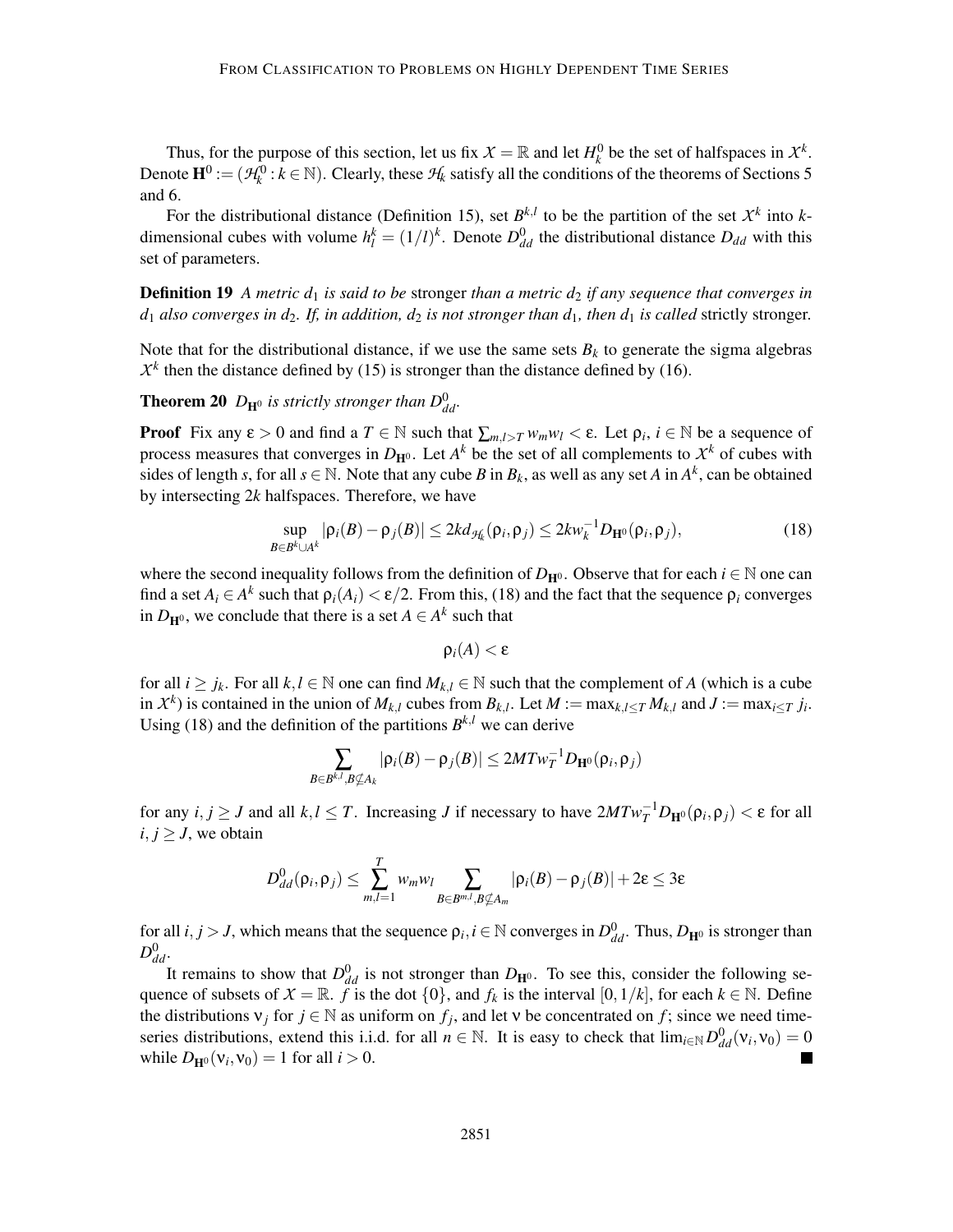

Figure 1: Error of two-class clustering using  $TS<sub>SVM</sub>$ ; 10 time series in each target cluster, averaged over 20 runs.

### 9. Experimental Evaluation

For experimental evaluation we chose the problem of time-series clustering. The average-linkage clustering is used, with the telescope distance between samples calculated using an SVM, as described in Section 4. In all experiments, SVM is used with radial basis kernel, with default parameters of libsvm (Chang and Lin, 2011). The parameters  $w_k$  in the definition of the telescope distance (Definition 2) are set to  $w_k := k^{-2}$ .

### 9.1 Synthetic Data

For the artificial setting we chose highly-dependent time-series distributions which have the same single-dimensional marginals and which cannot be well approximated by finite- or countable-state models. Variants of this family of distributions are standard examples in ergodic theory and dynamical systems (see, for example, Billingsley, 1965; Gray, 1988; Shields, 1996). The distributions  $\rho(\alpha)$ ,  $\alpha \in (0,1)$ , are constructed as follows. Select  $r_0 \in [0,1]$  uniformly at random; then, for each  $i = 1..n$  obtain  $r_i$  by shifting  $r_{i-1}$  by  $\alpha$  to the right, and removing the integer part. The time series  $(X_1, X_2,...)$  is then obtained from  $r_i$  by drawing a point from a distribution law  $\mathcal{N}_1$  if  $r_i < 0.5$  and from  $\mathcal{N}_2$  otherwise.  $\mathcal{N}_1$  is a 3-dimensional Gaussian with mean of 0 and covariance matrix Id × 1/4.  $\mathcal{N}_2$  is the same but with mean 1. If  $\alpha$  is irrational<sup>2</sup> then the distribution  $\rho(\alpha)$  is stationary ergodic, but does not belong to any simpler natural distribution family; in particular, it is not a *B*-processes (Shields, 1996). The single-dimensional marginal is the same for all values of  $\alpha$ . The latter two properties make all parametric and most non-parametric methods inapplicable to this problem.

In our experiments, we use two process distributions  $\rho(\alpha_i)$ ,  $i \in \{1,2\}$ , with  $\alpha_1 = 0.31...$ ,  $\alpha_2 =$ 0.35...,. The dependence of error rate on the length of time series is shown on Figure 1. One clustering experiment on sequences of length 1000 takes about 5 min. on a standard laptop.

#### 9.2 Real Data

To demonstrate the applicability of the proposed methods to realistic scenarios, we chose the braincomputer interface data from BCI competition III (Millan, 2004). The data set consists of (preprocessed) BCI recordings of mental imagery: a person is thinking about one of three subjects

<sup>2.</sup> In the experiments we used a longdouble with a long mantissa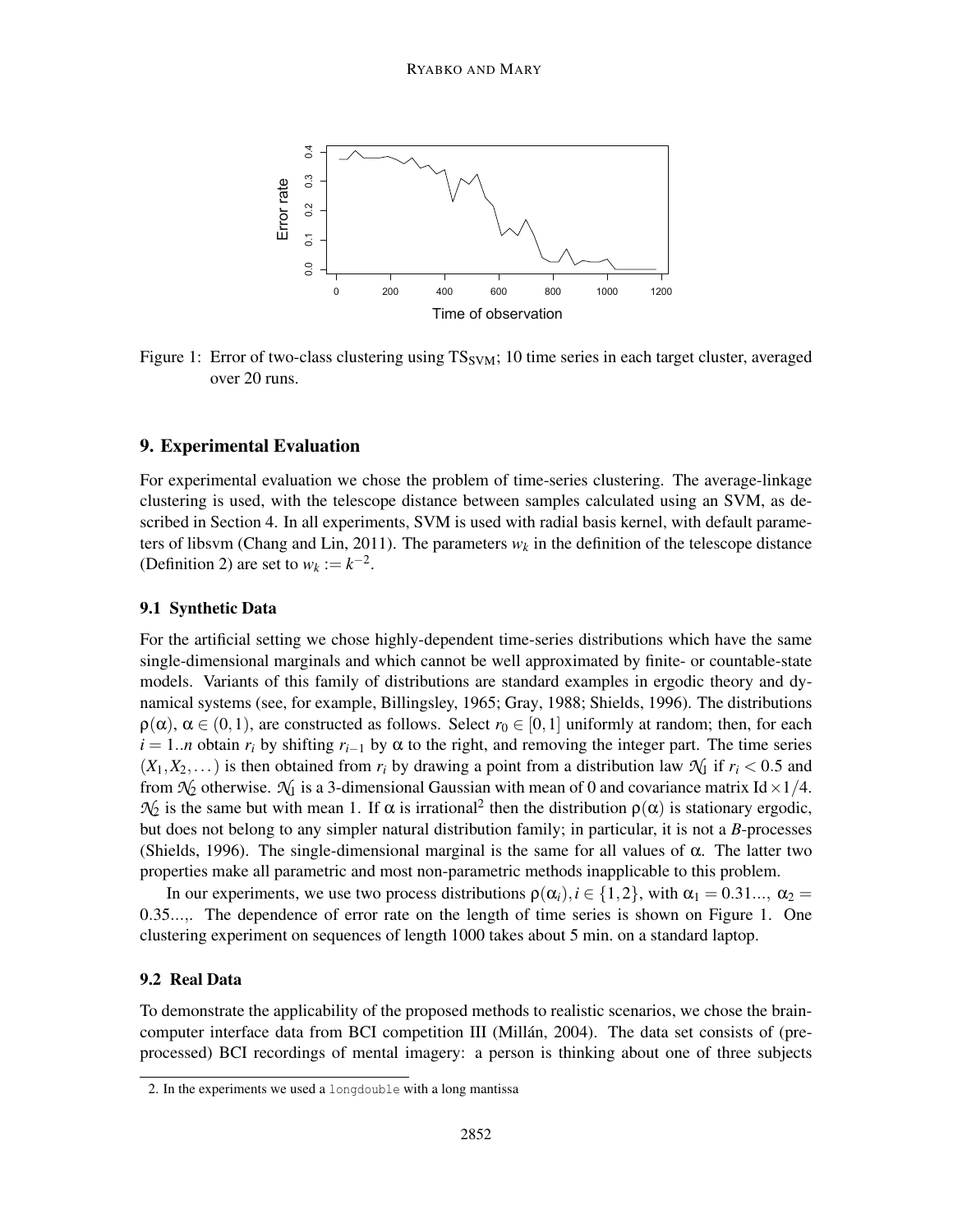|                          | S <sub>1</sub> | S2  | $s_{3}$ |
|--------------------------|----------------|-----|---------|
| <b>TS</b> <sub>SVM</sub> | $84\%$         | 81% | 61%     |
| <b>DTW</b>               | 46%            | 41% | 36%     |
| <b>KCpA</b>              | 79%            | 74% | 61\%    |
| <b>SVM</b>               | 76%            | 69% | 60%     |

Table 1: Clustering accuracy in the BCI data set. 3 subjects (columns), 4 methods (rows). Our method is TS<sub>SVM</sub>.

(left foot, right foot, a random letter). Originally, each time series consisted of several consecutive sequences of different classes, and the problem was supervised: three time series for training and one for testing. We split each of the original time series into classes, and then used our clustering algorithm in a completely unsupervised setting. The original problem is 96-dimensional, but we used only the first 3 dimensions (using all 96 gives worse performance). The typical sequence length is 300. The performance is reported in Table 1, labelled  $TS_{\text{SVM}}$ . All the computation for this experiment takes approximately 6 minutes on a standard laptop.

The following methods were used for comparison. First, we used dynamic time wrapping (DTW) (Sakoe and Chiba, 1978) which is a popular base-line approach for time-series clustering. The other two methods in Table 1 are from the paper of Harchaoui et al. (2008). The comparison is not fully relevant, since the results of Harchaoui et al. (2008) are for different settings; the method KCpA was used in change-point estimation method (a different but also unsupervised setting), and SVM was used in a supervised setting. The latter is of particular interest since the classification method we used in the telescope distance is also SVM, but our setting is unsupervised (clustering). On this data set the telescope distance demonstrates better performance than the comparison methods, which indicates that it can be useful in real-world scenarios.

### 10. Outlook

We have proposed a binary-classifier-based metric and shown how it can be used to solve several problems concerning highly dependent time series. The consistency results obtained concern the use of the empirical risk minimizer as a binary classifier. For applications this suggests using classifiers that approximate empirical risk minimizers over target sets of (indicator) functions. It is easy to extend the definition of the metric so that any classifier can be used, including such classifiers as nearest-neighbours rules. However, in order to extend the obtained results to such classifiers, one would need to establish the consistency of the empirical estimates of the resulting metric between time-series distributions, which means extending the results concerning the corresponding classifiers from the i.i.d. samples to stationary ergodic time series. Note that, while consistency of the empirical estimates of the time-series metric used is sufficient for the analysis of the learning problems considered in this work, it is not sufficient for some other learning problems concerning dependent time series that rely on a metric between time-series distributions. For example, some change-point problems for stationary ergodic time series can be solved using the distributional distance (Ryabko and Ryabko, 2010; Khaleghi and Ryabko, 2012, 2013). It remains to see whether the same results can be obtained with the telescope distance and its generalizations.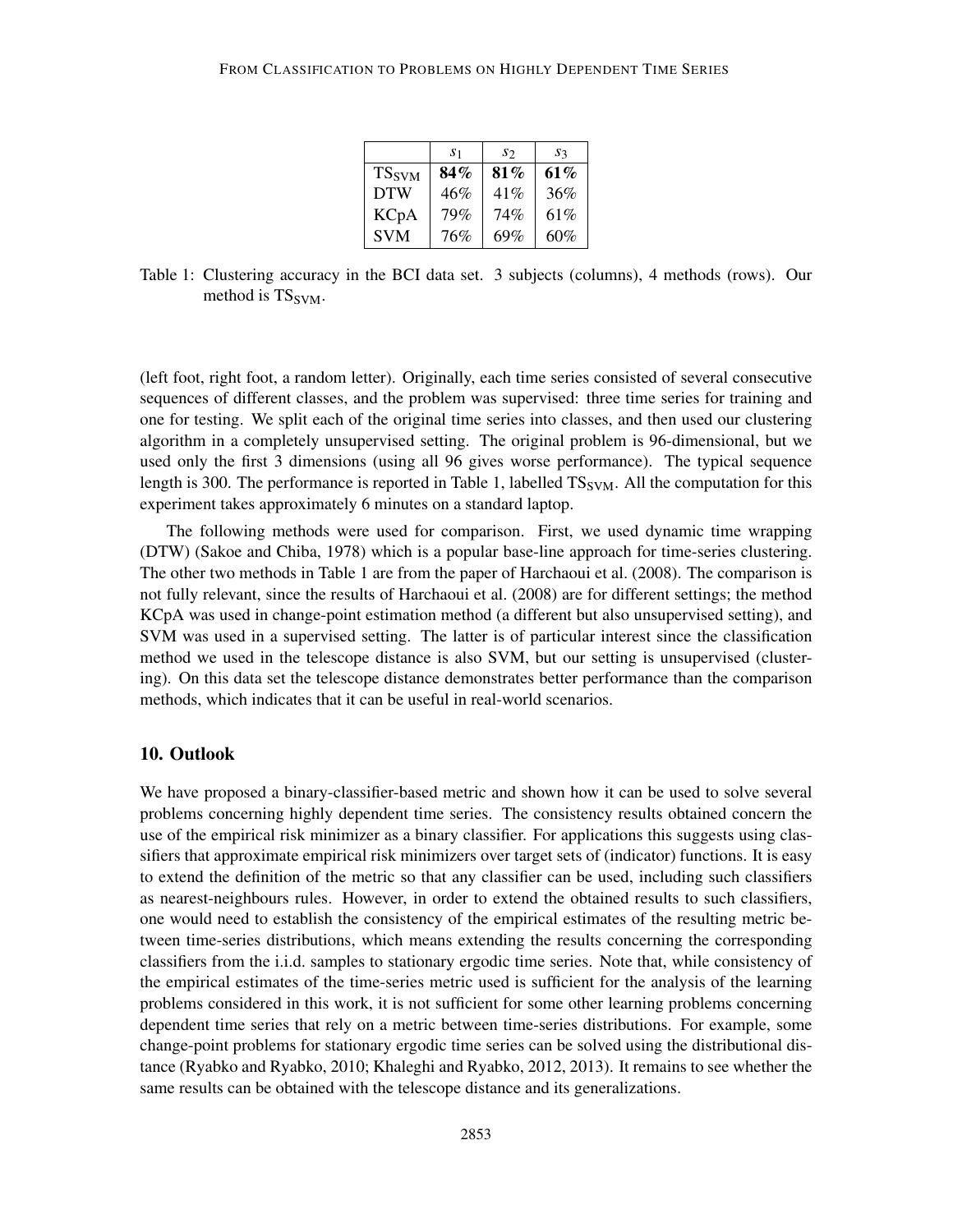### Acknowledgments

This work is an extended version of the NIPS'12 paper (Ryabko and Mary, 2012). The authors are grateful to the anonymous reviewers for the numerous constructive comments that helped us to improve the paper. This research was partially supported by the French Ministry of Higher Education and Research, Nord-Pas-de-Calais Regional Council and FEDER through CPER 2007- 2013, ANR project Lampada (ANR-09-EMER-007) and by the European Community's Seventh Framework Programme (FP7/2007-2013) under grant agreement 231495 (project CompLACS).

### References

- T. M. Adams and A. B. Nobel. Uniform approximation of Vapnik-Chervonenkis classes. *Bernoulli*, 18(4):1310–1319, 2012.
- M.-F. Balcan, N. Bansal, A. Beygelzimer, D. Coppersmith, J. Langford, and G. Sorkin. Robust reductions from ranking to classification. In Nader Bshouty and Claudio Gentile, editors, *Learning Theory*, volume 4539 of *Lecture Notes in Computer Science*, pages 604–619. 2007.
- M.-F. Balcan, A. Blum, and S. Vempala. A discriminative framework for clustering via similarity functions. In *Proceedings of the 40th Annual ACM Symposium on Theory of Computing*, pages 671–680. ACM, 2008.
- P. Billingsley. *Ergodic Theory and Information*. Wiley, New York, 1965.
- D. Bosq. *Nonparametric Statistics for Stochastic Processes*. Estimation and Prediction. Springer, 1996.
- Ch.-Ch. Chang and Ch.-J. Lin. LIBSVM: A library for support vector machines. *ACM Transactions on Intelligent Systems and Technology*, 2:27:1–27:27, 2011. Software available at http://www. csie.ntu.edu.tw/˜cjlin/libsvm.
- C. Cortes and V. Vapnik. Support-vector networks. *Machine Learning*, 20(3):273–297, 1995.
- R. Fortet and E. Mourier. Convergence de la répartition empirique vers la répartition théoretique. *Ann. Sci. Ec. Norm. Super., III. Ser*, 70(3):267–285, 1953.
- R. Gray. *Probability, Random Processes, and Ergodic Properties*. Springer Verlag, 1988.
- M. Gutman. Asymptotically optimal classification for multiple tests with empirically observed statistics. *IEEE Transactions on Information Theory*, 35(2):402–408, 1989.
- Z. Harchaoui, F. Bach, and E. Moulines. Kernel change-point analysis. In *Advances in Neural Information Processing Systems 21*, pages 609–616, 2008.
- L. V. Kantorovich and G. S. Rubinstein. On a function space in certain extremal problems. *Dokl. Akad. Nauk USSR*, 115(6):1058–1061, 1957.
- R.L. Karandikar and M. Vidyasagar. Rates of uniform convergence of empirical means with mixing processes. *Statistics and Probability Letters*, 58:297–307, 2002.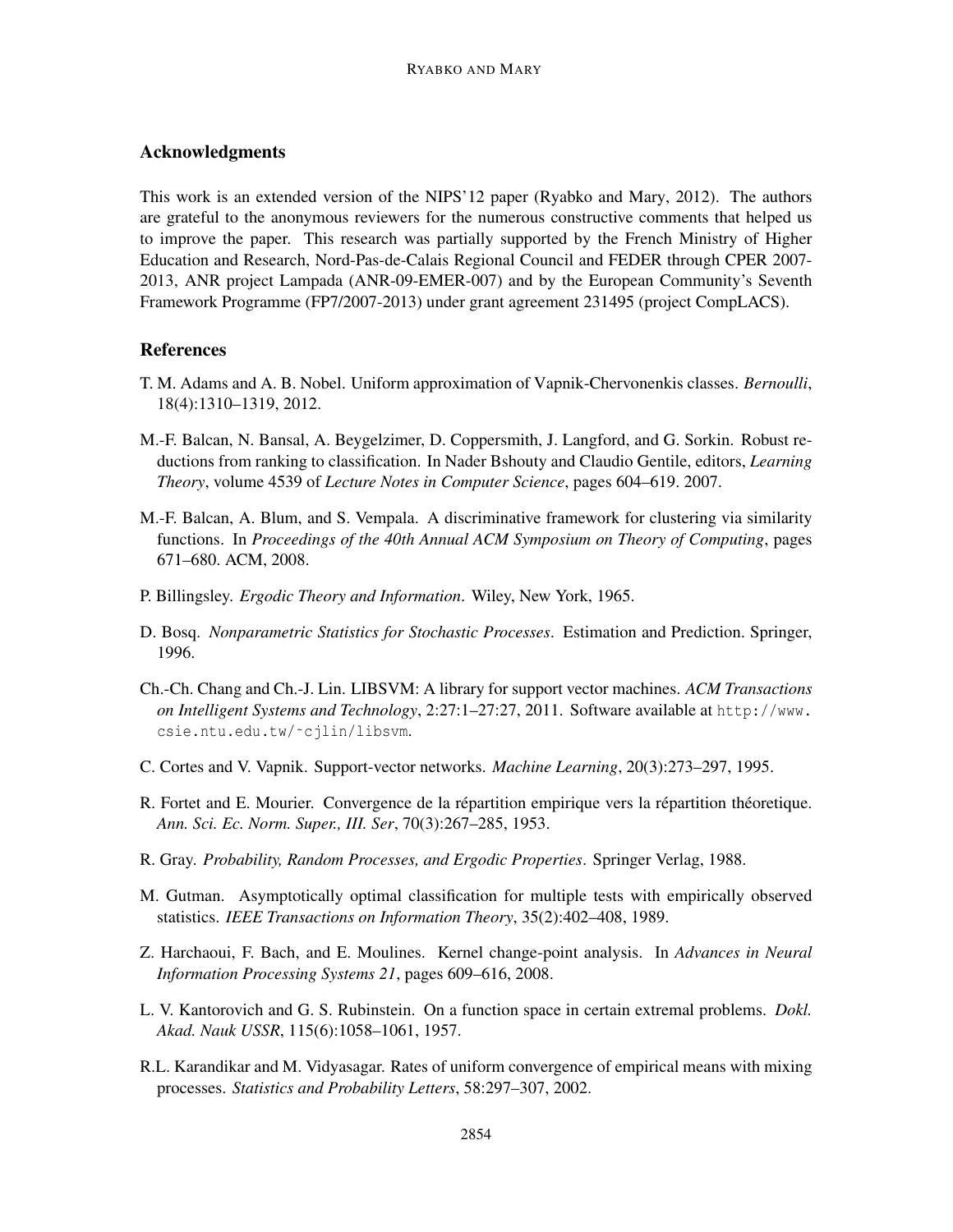- A. Khaleghi, D. Ryabko, J. Mary, and P. Preux. Online clustering of processes. In *AISTATS*, JMLR W&CP 22, pages 601–609, 2012.
- A. Khaleghi and D. Ryabko. Locating changes in highly dependent data with unknown number of change points. In P. Bartlett, F.C.N. Pereira, C.J.C. Burges, L. Bottou, and K.Q. Weinberger, editors, *Advances in Neural Information Processing Systems 25*, pages 3095–3103. 2012.
- A. Khaleghi and D. Ryabko. Nonparametric multiple change point estimation in highly dependent time series. In *Proc. 24th International Conf. on Algorithmic Learning Theory (ALT'13)*, Singapre, 2013. Springer.
- D. Kifer, Sh. Ben-David, and J. Gehrke. Detecting change in data streams. In *Proc. the Thirtieth International Conference on Very Large Data Bases - Volume 30*, VLDB'04, pages 180–191, 2004.
- A.N. Kolmogorov. Sulla determinazione empirica di una legge di distribuzione. *G. Inst. Ital. Attuari*, pages 83–91, 1933.
- J. Langford, R. Oliveira, and B. Zadrozny. Predicting conditional quantiles via reduction to classification. In *Proc. of the 22th Conference on Uncertainty in Artificial Intelligence (UAI)*, 2006.
- J. del R. Millan. On the need for on-line learning in brain-computer interfaces. In ´ *Proc. of the Int. Joint Conf. on Neural Networks*, 2004.
- D.S. Ornstein and B. Weiss. How sampling reveals a process. *Annals of Probability*, 18(3):905–930, 1990.
- D. Pollard. *Convergence of Stochastic Processes*. Springer, 1984.
- B. Ryabko. Prediction of random sequences and universal coding. *Problems of Information Transmission*, 24:87–96, 1988.
- B. Ryabko. Compression-based methods for nonparametric prediction and estimation of some characteristics of time series. *IEEE Transactions on Information Theory*, 55:4309–4315, 2009.
- D. Ryabko. Clustering processes. In *Proc. the 27th International Conference on Machine Learning (ICML 2010)*, pages 919–926, Haifa, Israel, 2010a.
- D. Ryabko. Discrimination between B-processes is impossible. *Journal of Theoretical Probability*, 23(2):565–575, 2010b.
- D. Ryabko. On the relation between realizable and non-realizable cases of the sequence prediction problem. *Journal of Machine Learning Research*, 12:2161–2180, 2011.
- D. Ryabko. Testing composite hypotheses about discrete ergodic processes. *Test*, 21(2):317–329, 2012.
- D. Ryabko and B. Ryabko. Nonparametric statistical inference for ergodic processes. *IEEE Transactions on Information Theory*, 56(3):1430–1435, 2010.